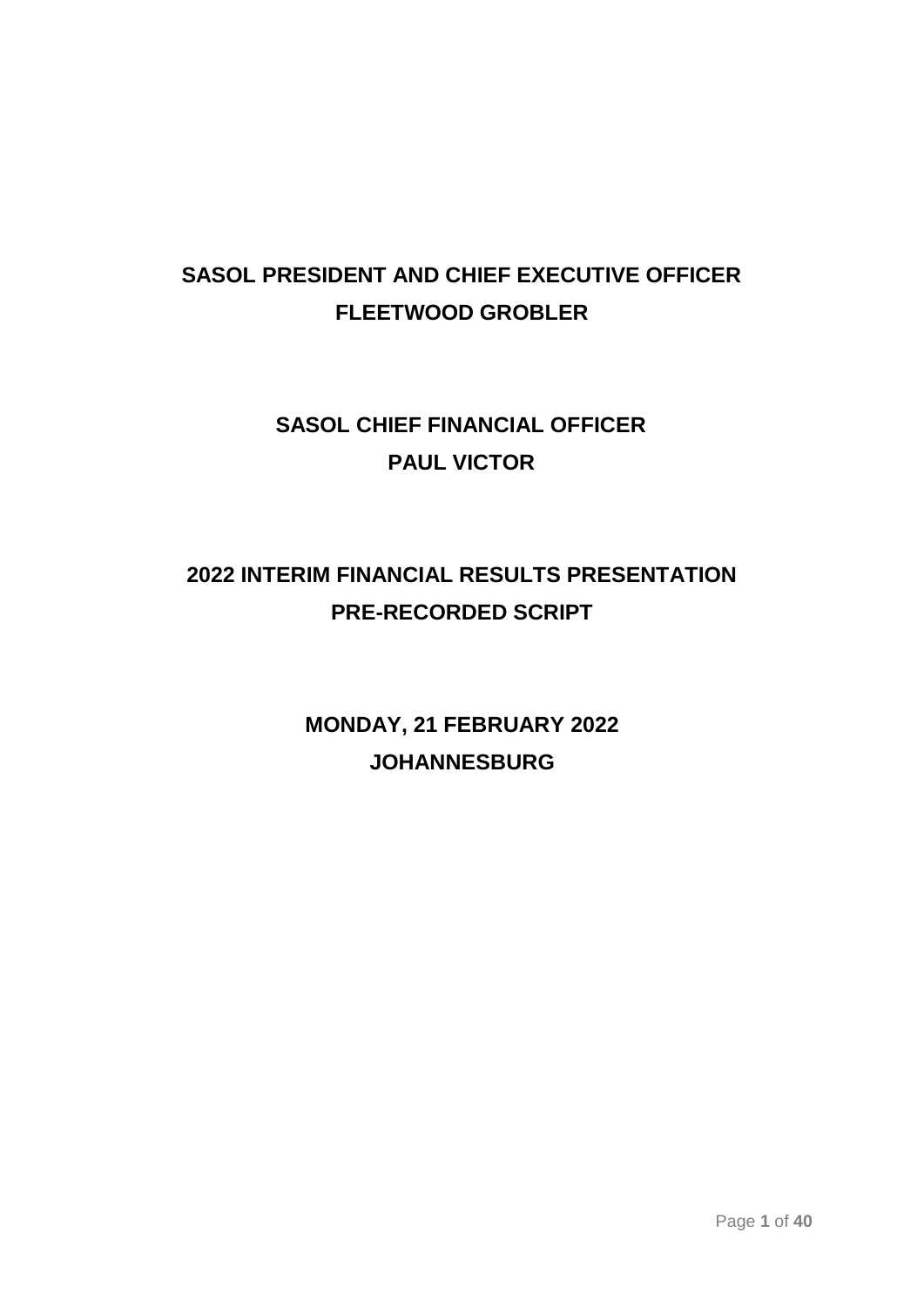### **SLIDE 1 to 2: Cover | Forward-looking Statements**

*Voice over: Introduction of the results presentation covering the agenda/introduction of speakers and reference to forward-looking statements.* 

#### **SLIDE 3: Business overview**

Good day and welcome to our financial results presentation.

The past two years have seen businesses faced with significant social, business and macroeconomic challenges as a result of the global COVID-19 pandemic.

Despite the current uncertainty playing out, there are clear signs of recovery to pre-pandemic levels.

Sasol has benefitted from this recovery, and our first half financial performance has been underpinned by a favourable macroeconomic environment, with higher product prices and stronger demand.

These factors resulted in a notable gross margin improvement from the prior half year, combined with strong cost and capital expenditure performance. These benefits were, however, partly offset, by operational challenges in our South African value chains which resulted in lower production.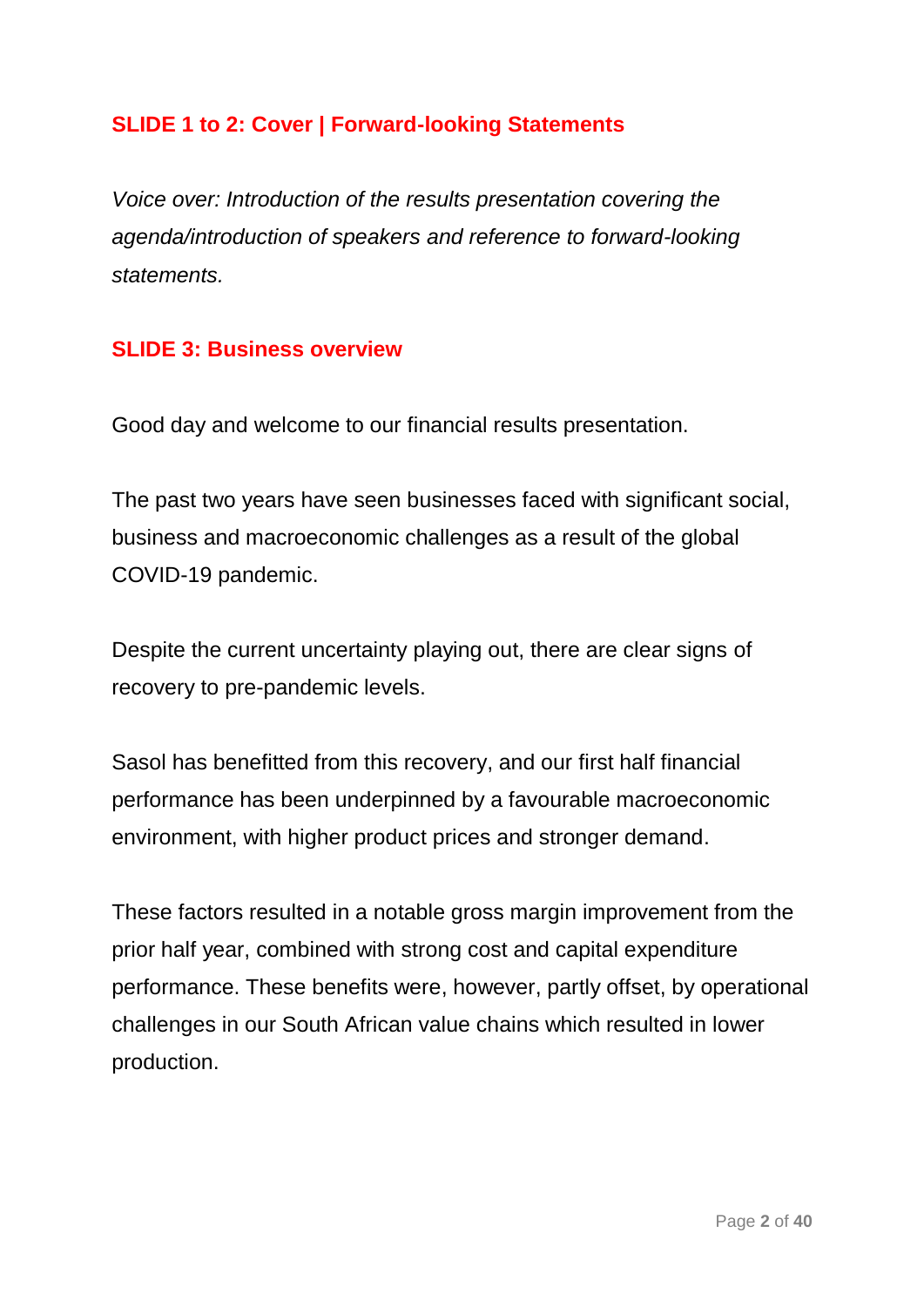### **SLIDE 4: Progressing our 4 key business priorities**

For the past six months there are four key business priorities we have progressed.

I will start with safety. We are deeply saddened by the five workplace fatalities which occurred during the reporting period. Let me again express our heartfelt condolences to the families of Themba Masilela, Moses Hlongoane, Takalani Masha, Gansen Naidoo and Lebogang Lebepe.

Any loss of life is unacceptable, and we are gravely concerned by the deterioration in our safety performance, especially, given the significant improvement we recorded last year.

We are redoubling our efforts with focused interventions. Safety is our top priority and we are fully committed to turning the tide, to ensure our people return home to their families unharmed, at the end of each day.

On operational excellence, we defined Sasol 2.0, reset our operating model and delivered a strong ramp up in our US specialty chemicals. The lower production from our South African operations during the period, has been disappointing.

Our focus here is to continue delivering our Sasol 2.0 objectives, instituting sustainable competitive improvements, across our value chains by the end of financial year 2025. However, in the short term, we are prioritising the business recovery of our South African operations. Our commitment, to manage our cost competitiveness of our SA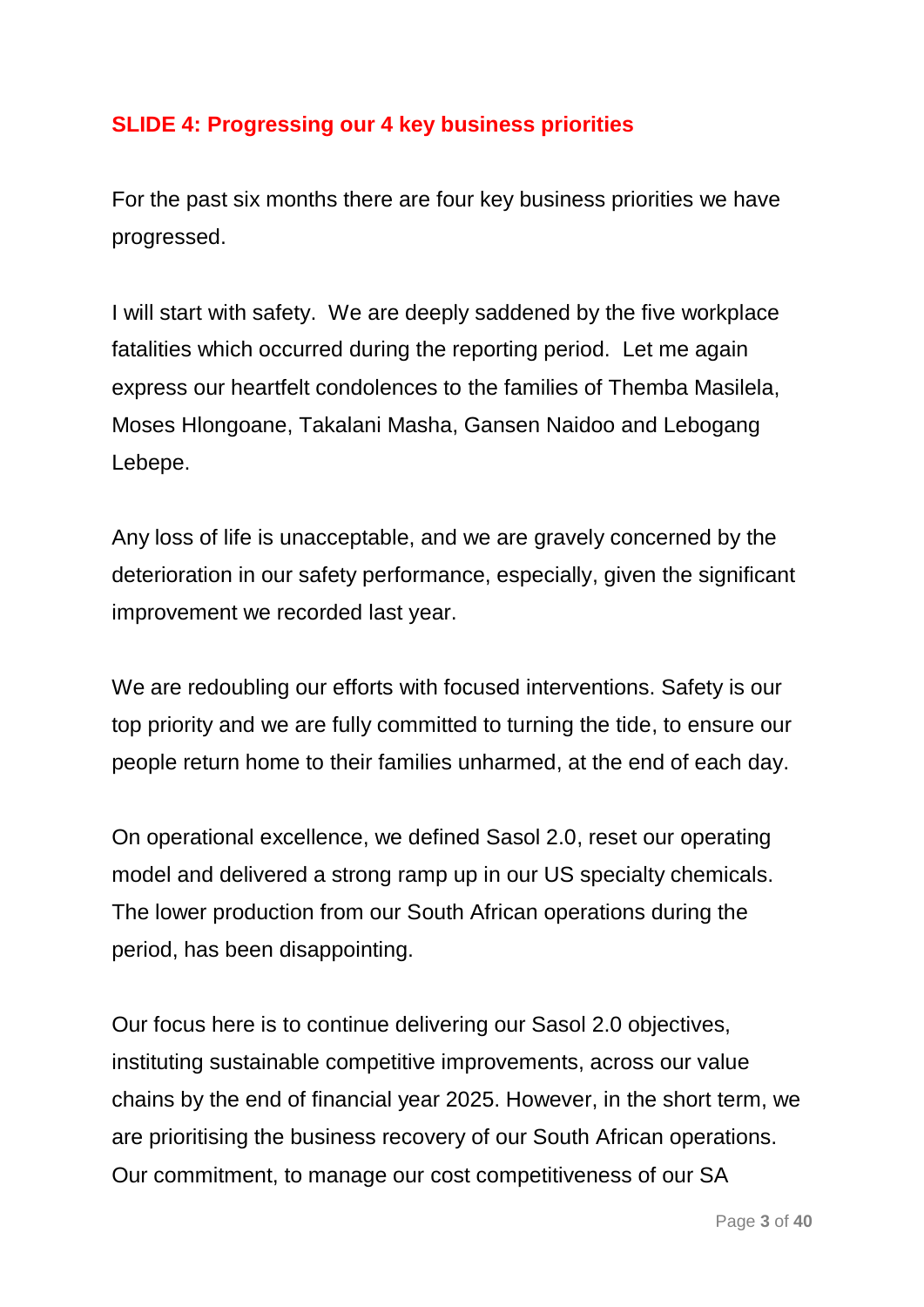integrated value chain, cash breakeven level to between 30 and 35 US dollars per barrel throughout the period, stands.

Looking at ESG, our climate change strategy is in place, with confirmed medium and long-term targets, which has defined plans to accelerate the decarbonisation of our business. We have also announced and are progressing several partnerships, to realise our ambitions.

Our focus is to continue progressing the shift, to incremental natural gas as a transition feedstock for our SA value chain, as well as advancing sustainable aviation fuel, green hydrogen and renewable energy opportunities.

The fourth priority, shareholder value delivery, has seen us continue to progress our balance sheet reset and refine our capital allocation framework. Our focus here, is to restore the dividend as soon as we are confident that we can do so on a sustainable basis, while concluding the few remaining asset divestments, still awaiting regulatory approvals.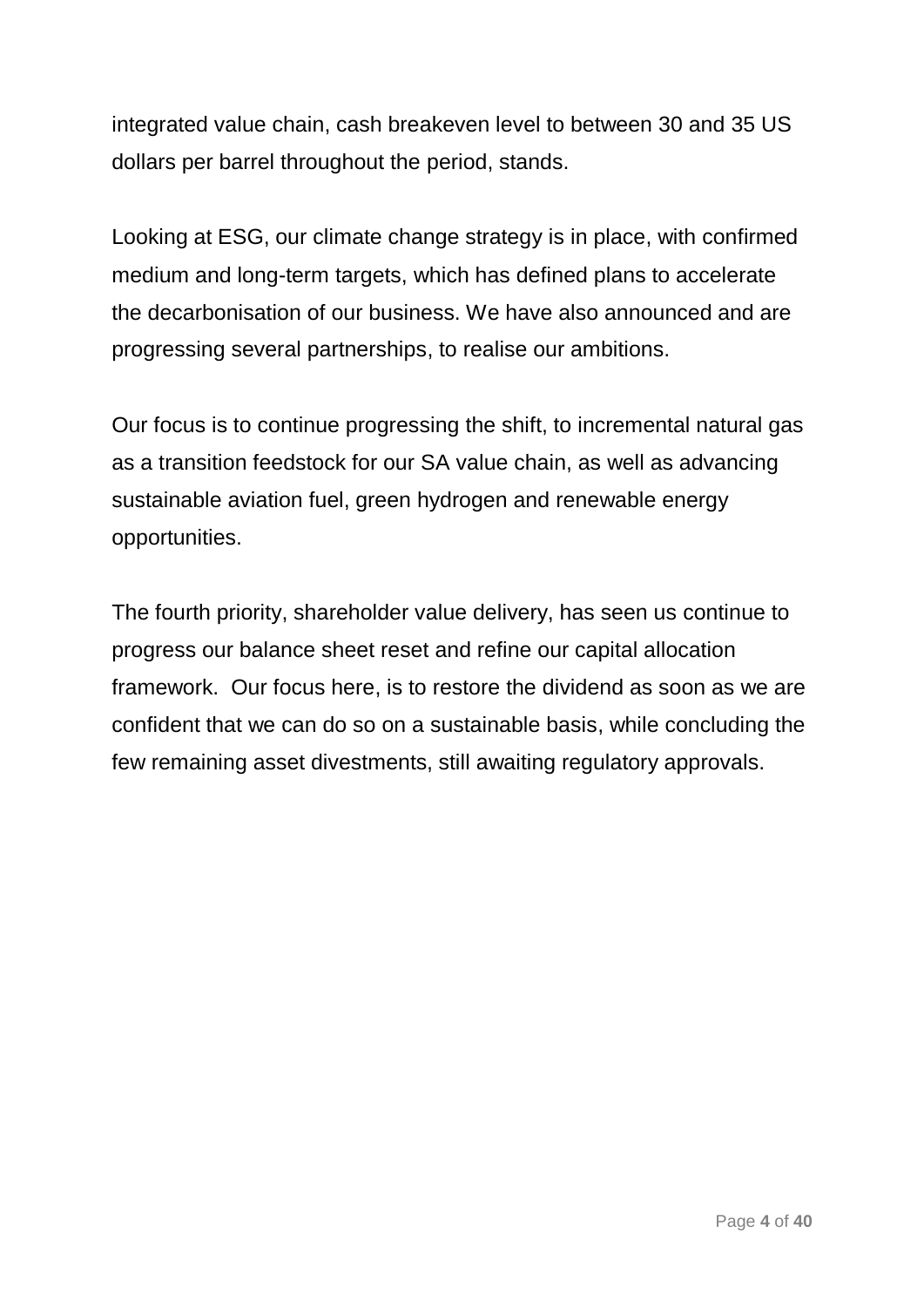### **SLIDE 5: Progressing sustainable safety improvement**

We are working hard to embed safety and operational discipline, as the foundation in Sasol, so that we provide an enduringly safe working environment, for all our people.

Following our recent tragic fatality incidents, we have identified additional leadership focus areas which are receiving our highest priority, to augment our existing High Severity Incident programme and to create an enabling environment for risk ownership, operational discipline and care, and best-in-class assurance systems for our operating environments.

Among leaders, our focus is to instil a work environment where a high level of order, care and empathy prevails, with consistent enforcement of health and safety measures, combined with appropriate consequence management.

Active leadership involvement in the risk management process is key. This includes risk identification and the management thereof, confirming the competency levels of task executors and first line supervision before the execution of high-risk tasks.

These measures demonstrate that we are certainly placing greater emphasis on a dedicated leader-championed safety culture. Alongside this, our people must fully engage and comply with all safety rules and procedures, to speak up, report and stop unsafe work immediately - if that is required.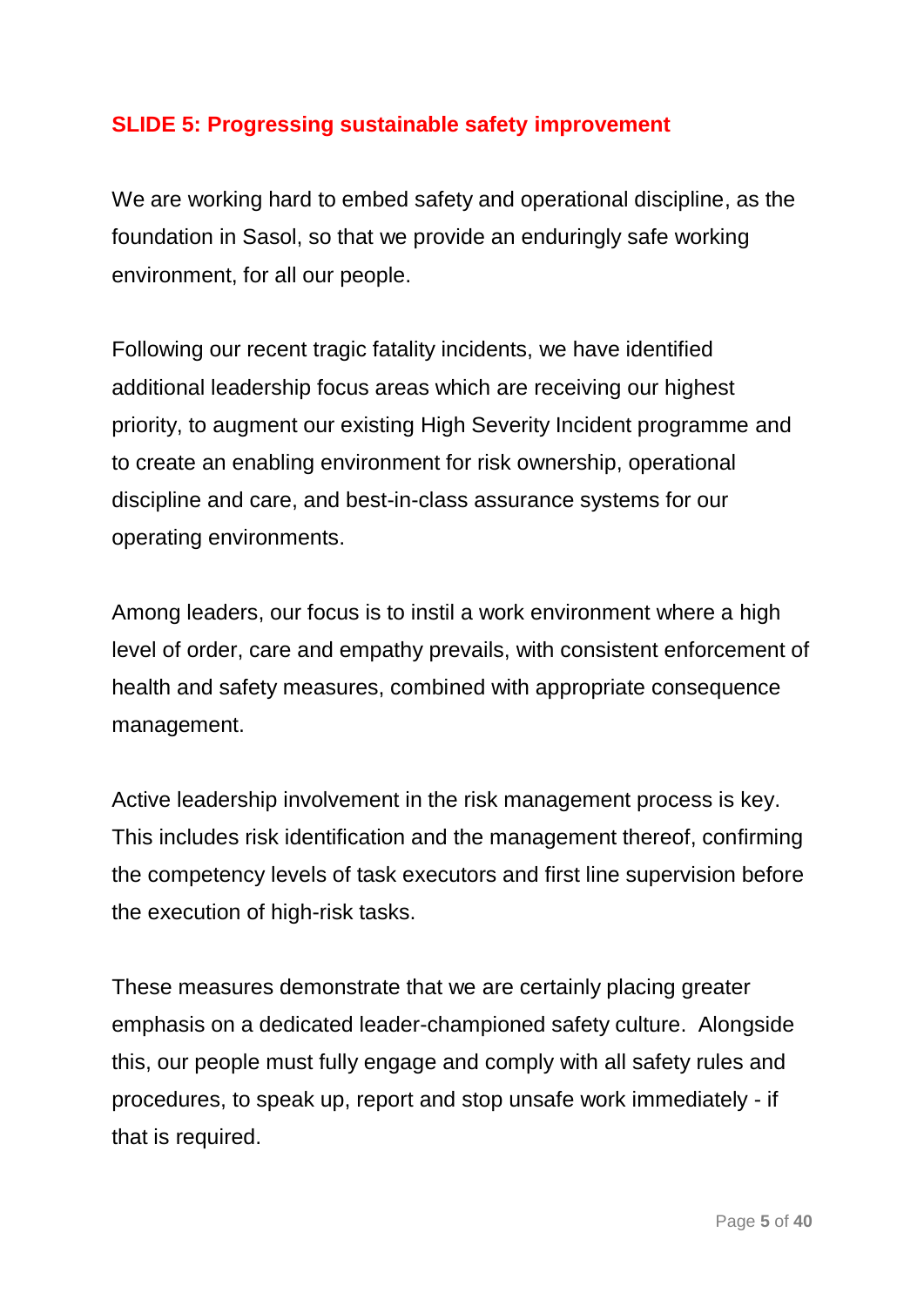We are also continuing to institutionalise learnings from previous incidents, to embed the lessons in all our operations.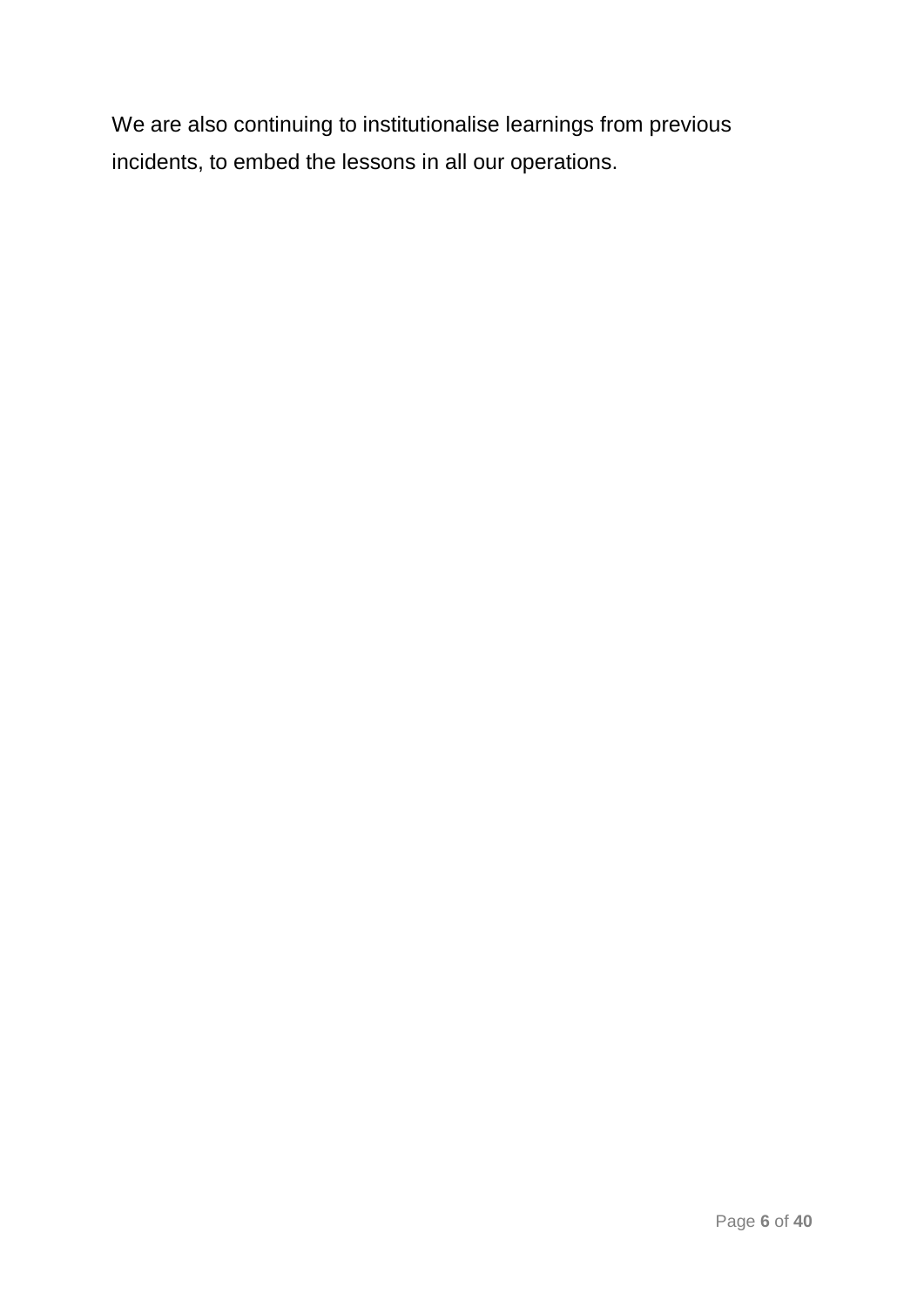### **SLIDE 6: Improved business profitability in H1**

Sasol delivered a mixed set of results for the six months ended 31 December 2021, benefitting from a favourable macroeconomic environment and increased demand, following the easing of COVID-19 lockdown restrictions globally. However, this was offset by the operational challenges, faced at our SA operations where coal quality and supply were constrained and resulted in lower fuels and chemicals production.

In our Energy business, external sales revenue was 47% higher in rand terms, due to higher crude oil, refining margins and demand.

Mining productivity was 16% lower than the prior period, due to safety incidents, higher than expected rainfall and slower than expected rampup of the full calendar operations integrated shift system or Fulco.

The consequence of the reduced coal feed, together with a delayed shutdown and operational instabilities resulted in lower production volumes at our Secunda Operations. We have put in place comprehensive short, medium and long-term plans, to address performance challenges and we are increasing coal purchases to restore the stockpile to target levels.

In Mozambique, gas production was 1% higher than our plan but 4% lower than the prior period, due to the start of the well drilling programme in August 2021.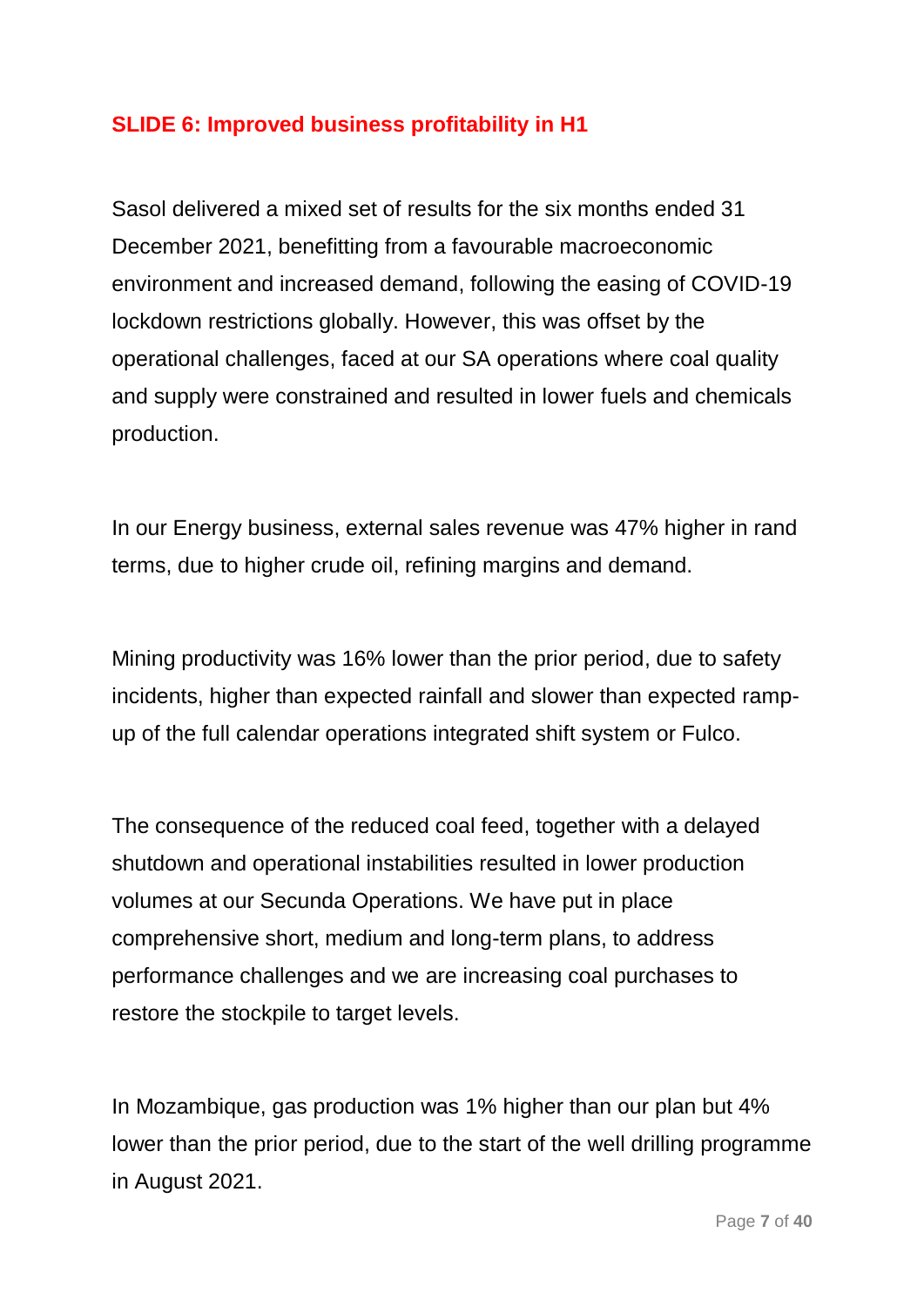Looking at the Chemicals Business, external sales revenue across the chemical's portfolio, increased 21% in rand terms.

Chemicals Africa sales volumes were 15% lower than the prior period, largely due to lower production at both the Secunda and Sasolburg sites.

Sales volumes for our specialty chemical business divisions, were approximately 60% higher than the prior period, due to continued sales ramp-up and Hurricane Laura, which impacted volumes in the prior period.

In the US, we successfully completed the largest ethylene East Cracker turnaround at Lake Charles. The turnaround is calibrating best-in-class performance, with an 8 to 12-year turnaround frequency.

Across all our operations, we are maintaining our commitment to protect asset integrity.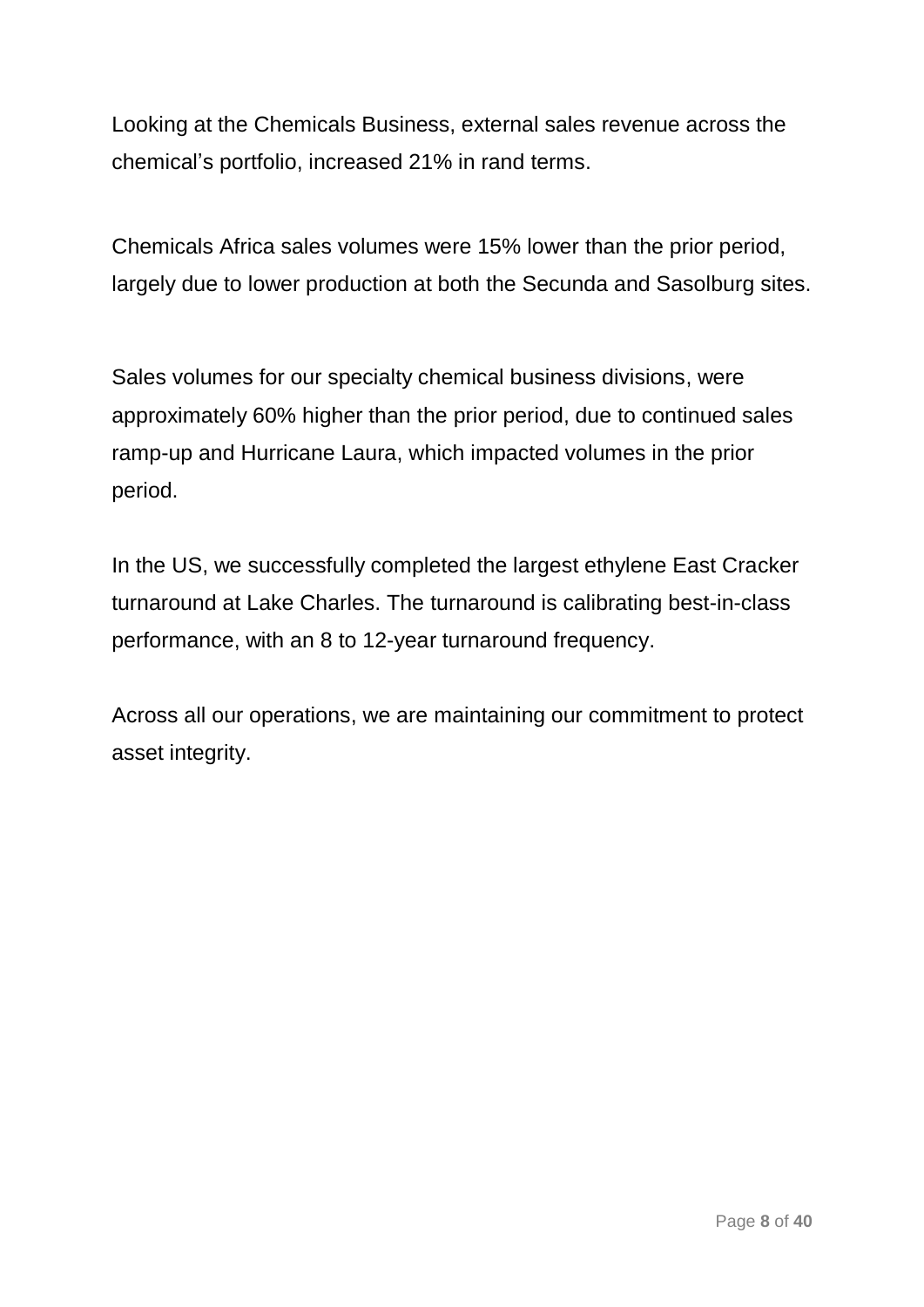## **SLIDE 7: A clear recovery plan in place for SA operations**

I will now provide more clarity on our recovery plan for our South African operations.

Earlier, I spoke of our heightened safety focus. In addition, our leaders are spending more time on site, given the importance of leadership visibility to driving an environment of excellence in safety performance and operational discipline.

We are also progressing the full realisation of Fulco's benefit, through programme level interventions, which is further bolstered through HR processes and training initiatives.

We are also focusing strongly, on initiatives to address coal quality and supply in our SA value chain leading up to June 2022, through a combination of initiatives, to increase our own production and productivity, as well as higher coal purchases and stockpile levels.

As at Friday, 18 February our coal stockpile was just under 1,1 million tons and we are well on track to meet our target at the end of this month. Higher external coal purchases to replenish the stockpile will continue until the baseline is restored. These purchases are tracking our plans, with procurement processes well in hand.

Our Secunda Operations is also on track to achieve the revised target with operational issues largely resolved.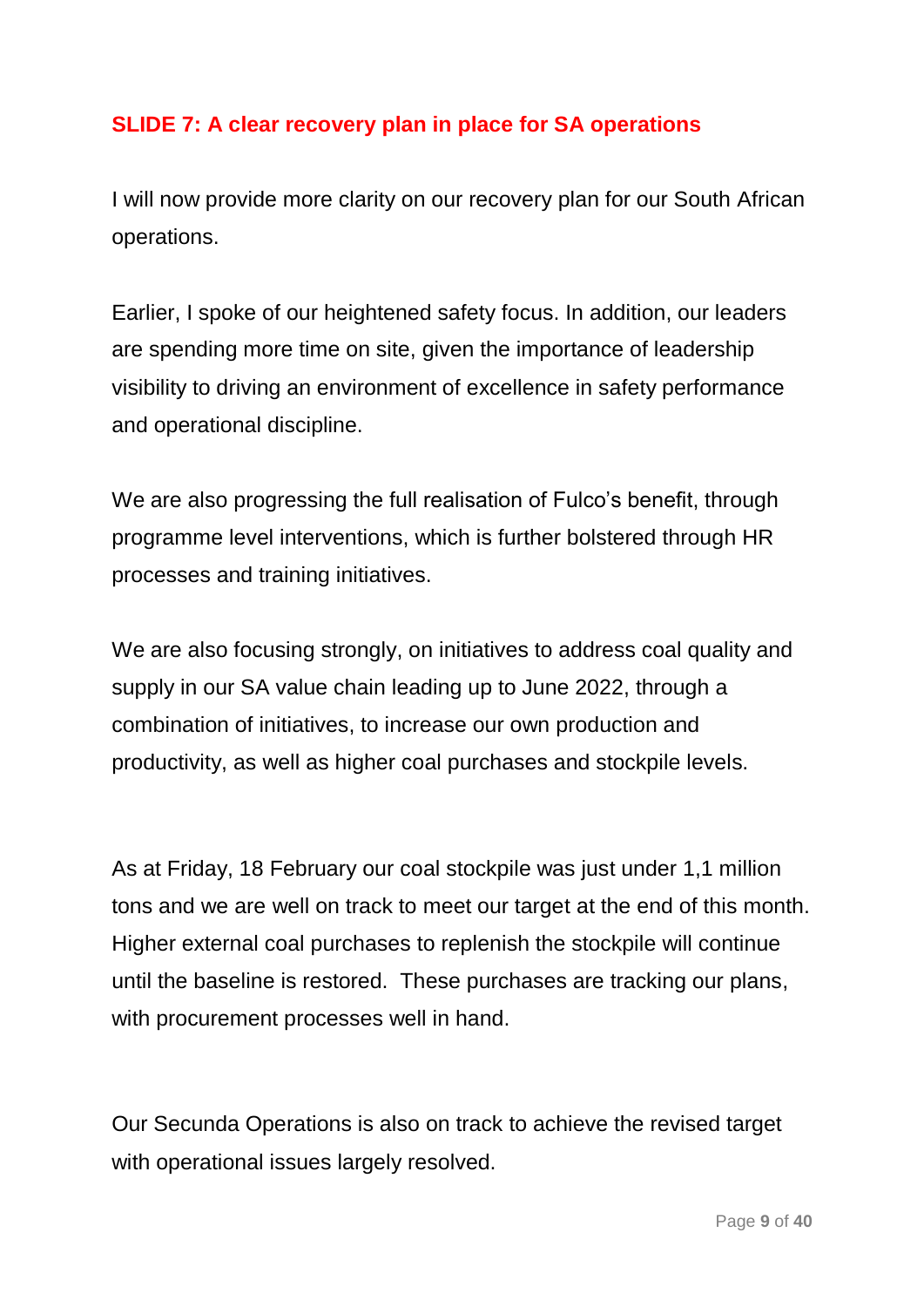While the recovery continues, gas loads to Secunda Operations will be optimised to protect value chain beneficiation.

In line with the Secunda Operations recovery plan, we are stepping up production for Chemicals Africa.

Furthermore, we are bolstering the executive leadership team with the appointment of Riaan Rademan as Executive Vice President of Mining effective 9 March 2022. This will help stabilise, our Mining business and advance the recovery plans.

Riaan is, of course, no stranger to Sasol and in particular, our Mining business where he served as MD and later on Sasol's Group Executive Committee from 2009 to 2017, during which he had executive accountability for a range of key areas, including supply chain, mining and exploration and production. Riaan, re-joins Sasol from Foskor, where he led a successful turnaround programme, as its President and CEO since 2019.

Secondly, as Bernard Klingenberg nears his retirement later this year, we had to identify a suitable successor with the relevant operational experience, to take over the complex operations portfolio. An internal candidate was identified, and I am delighted to announce that Simon Baloyi, will be appointed as the EVP Energy Operations, effective 1 April 2022.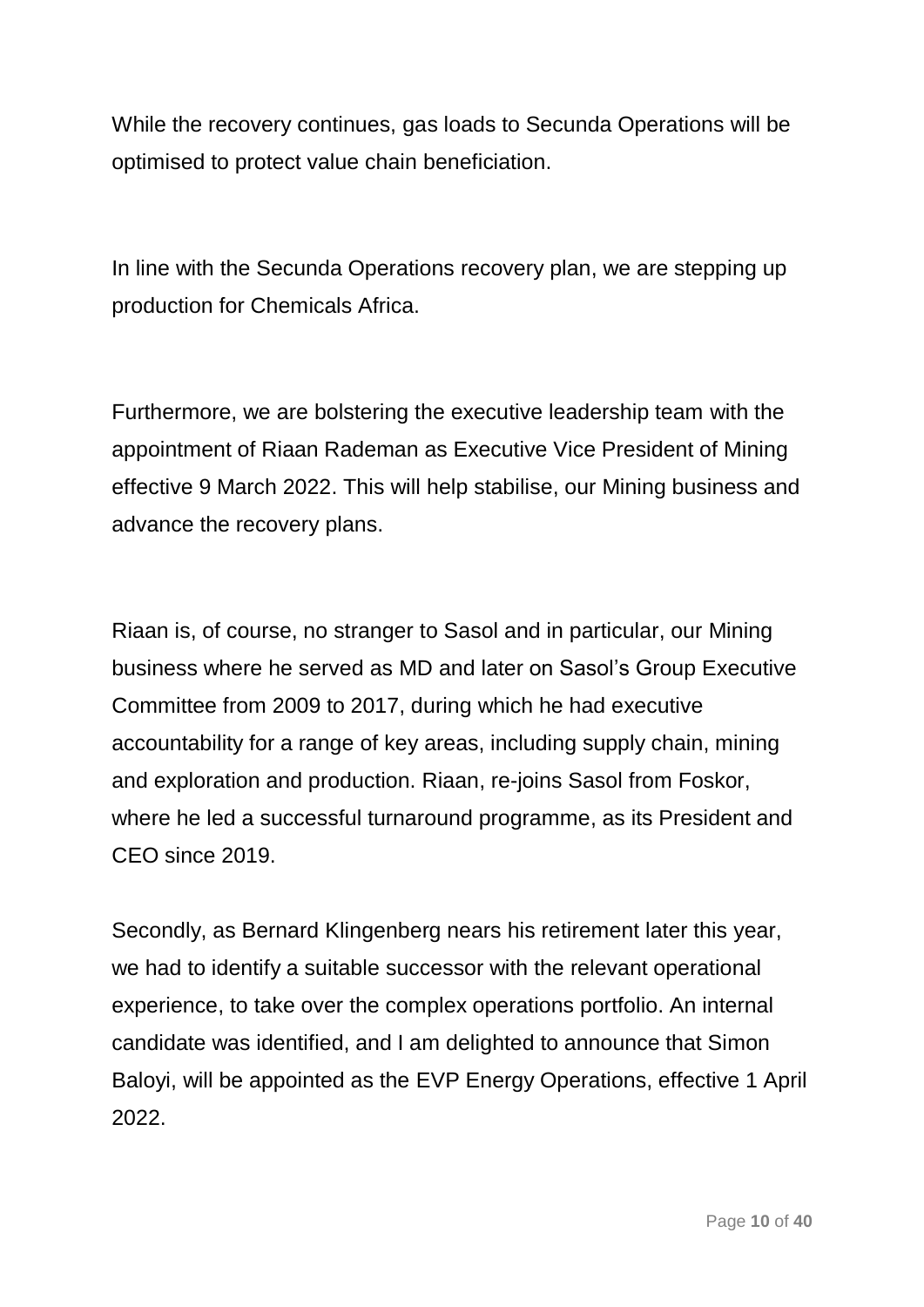Simon is currently employed as the Senior Vice President of Regional Operations and Asset Services at Sasol. Prior to this, he was the Senior Vice President of Secunda Chemicals Operations. He has an illustrious career spanning over 20 years with Sasol, having managed several divisions within Sasol operations and he has excellent, experience across the value chain.

I take this opportunity to thank Bernard for his tenure over several decades at Sasol, spanning many functional, business and operational roles. We will pay tribute to him nearer to the date of his retirement.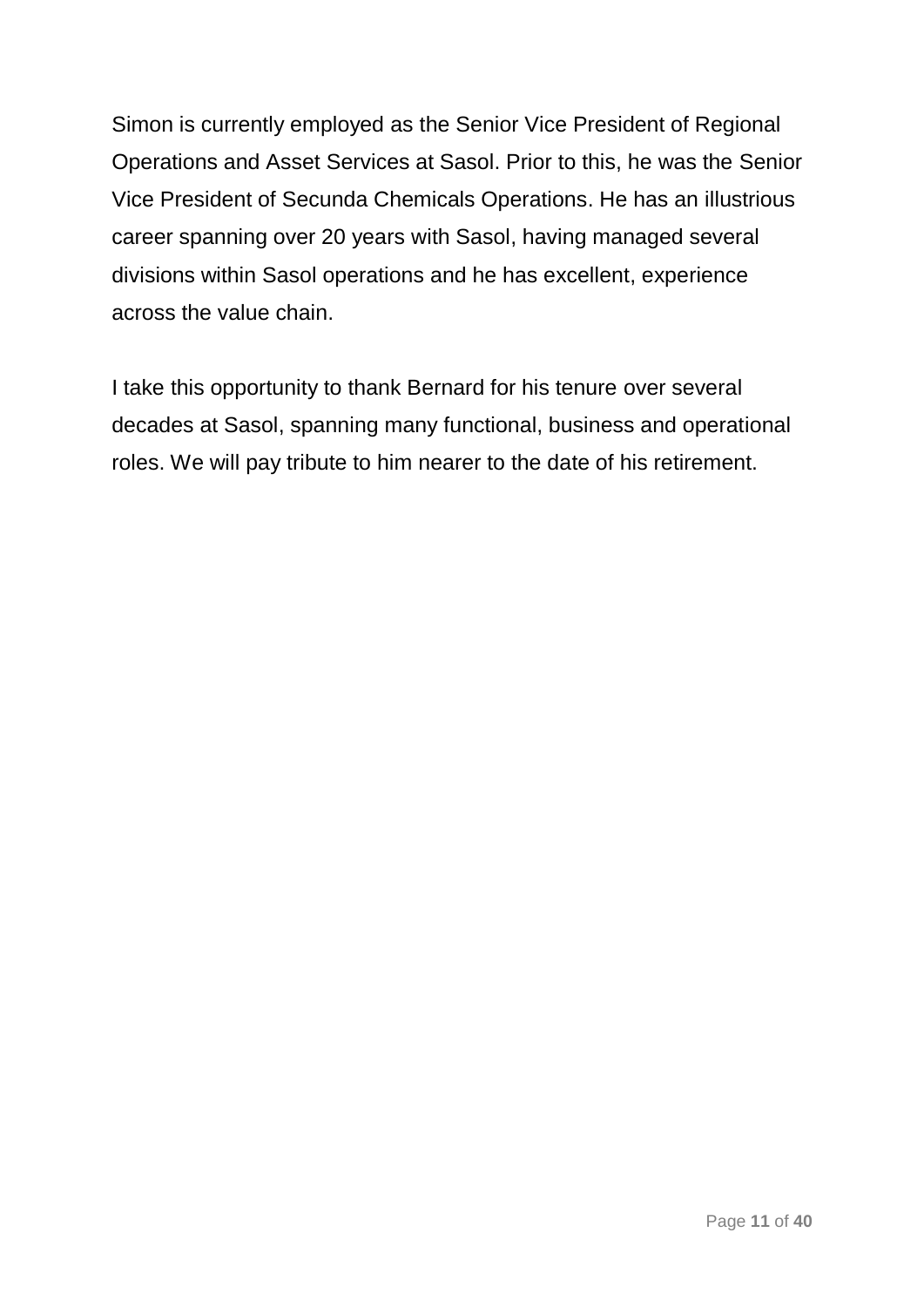# **SLIDE 8: Strong financial recovery delivering profitability and balance sheet strengthening**

Looking at our financial highlights over the period, we experienced a strong recovery that delivered profitability and balance sheet strengthening.

Paul will deal with the financials in greater detail, so I will touch on only a few of the salient numbers.

- Adjusted EBITDA increased by 71% from 18,6 billion rand in the prior period to 31,8 billion rand currently.
- Cash fixed costs, excluding once-offs, inflation, translation effects and STI accruals, increased by 2% compared to the prior period, however, we are still in line with our full year guidance of approximately 58 to 59 billion rands. The increase in cost relates to higher spend on maintenance and labour, which Paul will cover in more detail later.
- Capital expenditure of 10,4 billion rand compared to 7,5 billion rand in the prior period, is in line with our 20 to 25 billion rand target.
- Balance sheet strengthening, continues with a net debt to EBITDA of 1,3 times reached.
- Our working capital ratio of 15,8% compared to 14,9% for the prior period, is slightly higher than our guidance, mainly as a result of the higher value of inventory, following increased prices; and
- On free cash flow, we have seen a more than 100% improvement.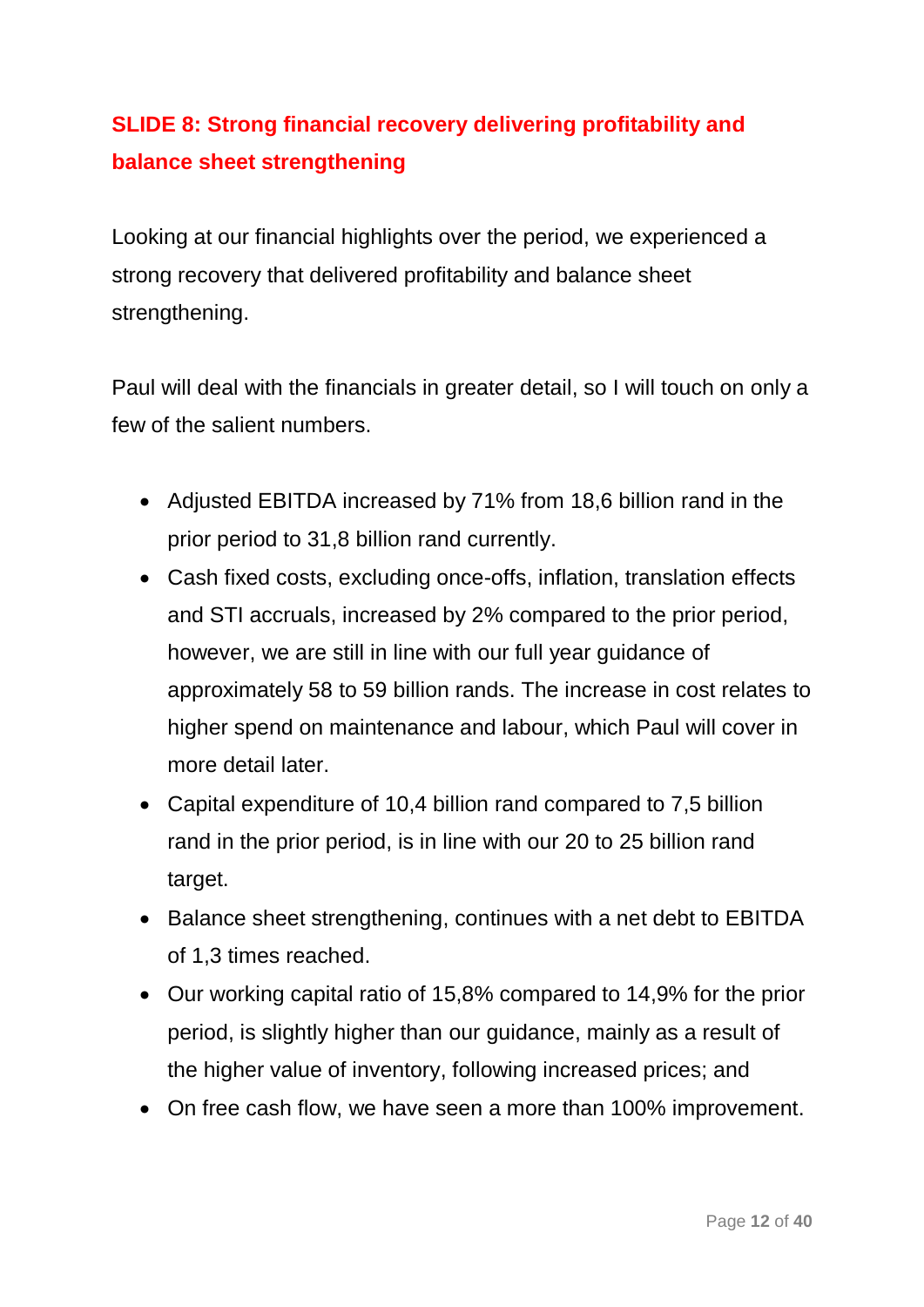A management review was commissioned after our communication in December 2021, on the downward revision of our Energy business volume forecast. A reportable irregularity was raised by our auditors, PWC, and subsequently, they concluded that the necessary remediation actions, have been taken by the company.

Please note that the RI had no impact on our financial results for the half year reporting period.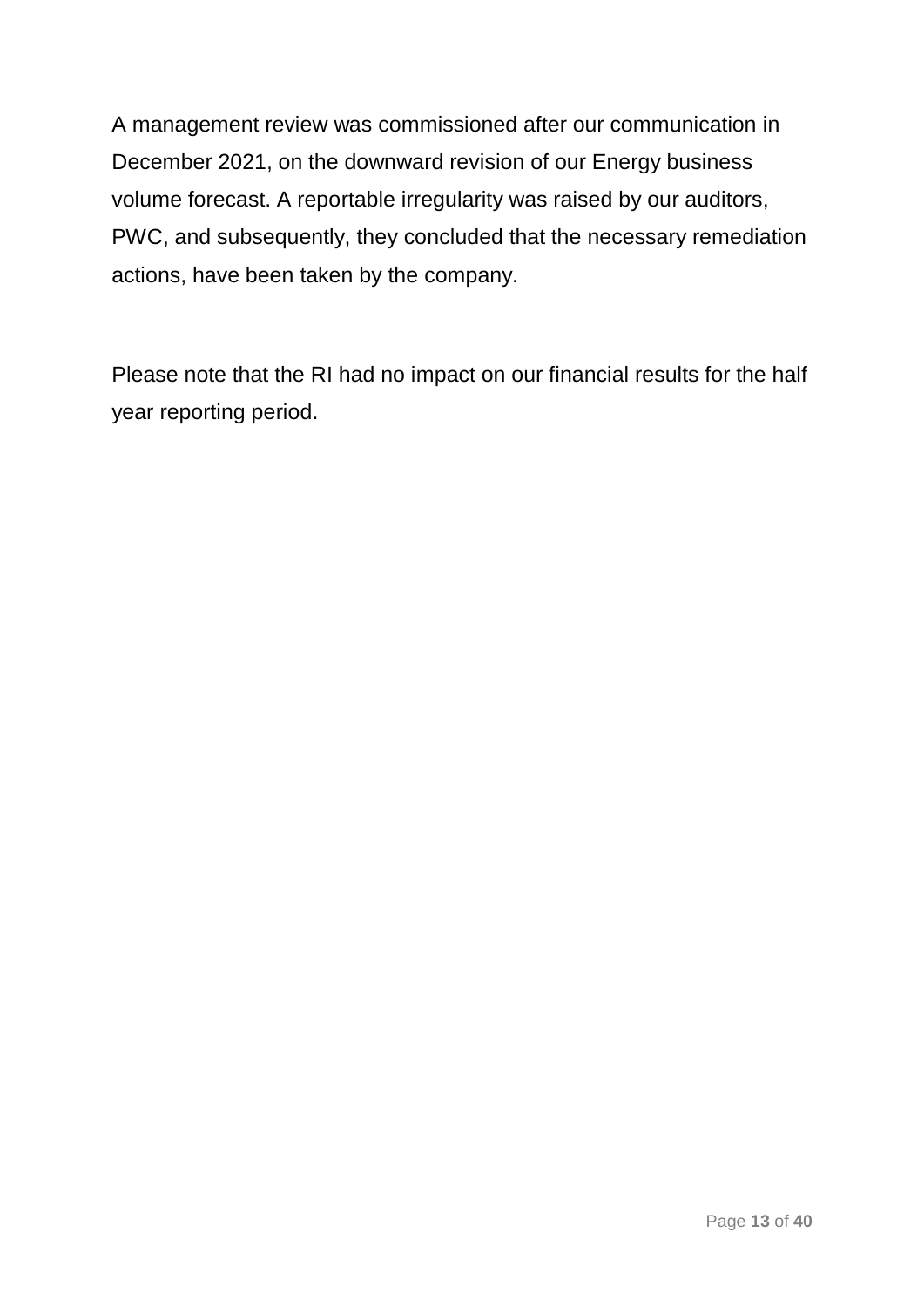## **SLIDE 9: Sasol 2.0 delivering early wins, and re-prioritising for business recovery**

We introduced the Sasol 2.0 transformation programme to enable the business to be competitive, highly cash generative and able to deliver attractive returns, even in a low oil price environment.

This programme commenced in 2021, together with the introduction of a new operating model consisting of a global Chemicals business and a Southern Africa Energy business, supported by a lean corporate centre.

Notwithstanding the current operational challenges, which we are addressing as a key priority to restore the stability of our business, we remain committed to the delivery of our Sasol 2.0 targets.

The current underperformance at our Mining and Secunda Operations is being managed separately from the Sasol 2.0 programme and, as I shared earlier, a business recovery intervention is underway to return our production to baseline performance. This may require that Sasol 2.0 interim targets be phased and re-prioritised to allow for higher value baseline recovery in 2022 and 2023, however 2025 targets, remain intact.

To this end plans are evaluated on an ongoing basis and results monitored by management. We are tracking the Sasol 2.0 commitments in parallel and ensuring that the initiative funnel, remains robust.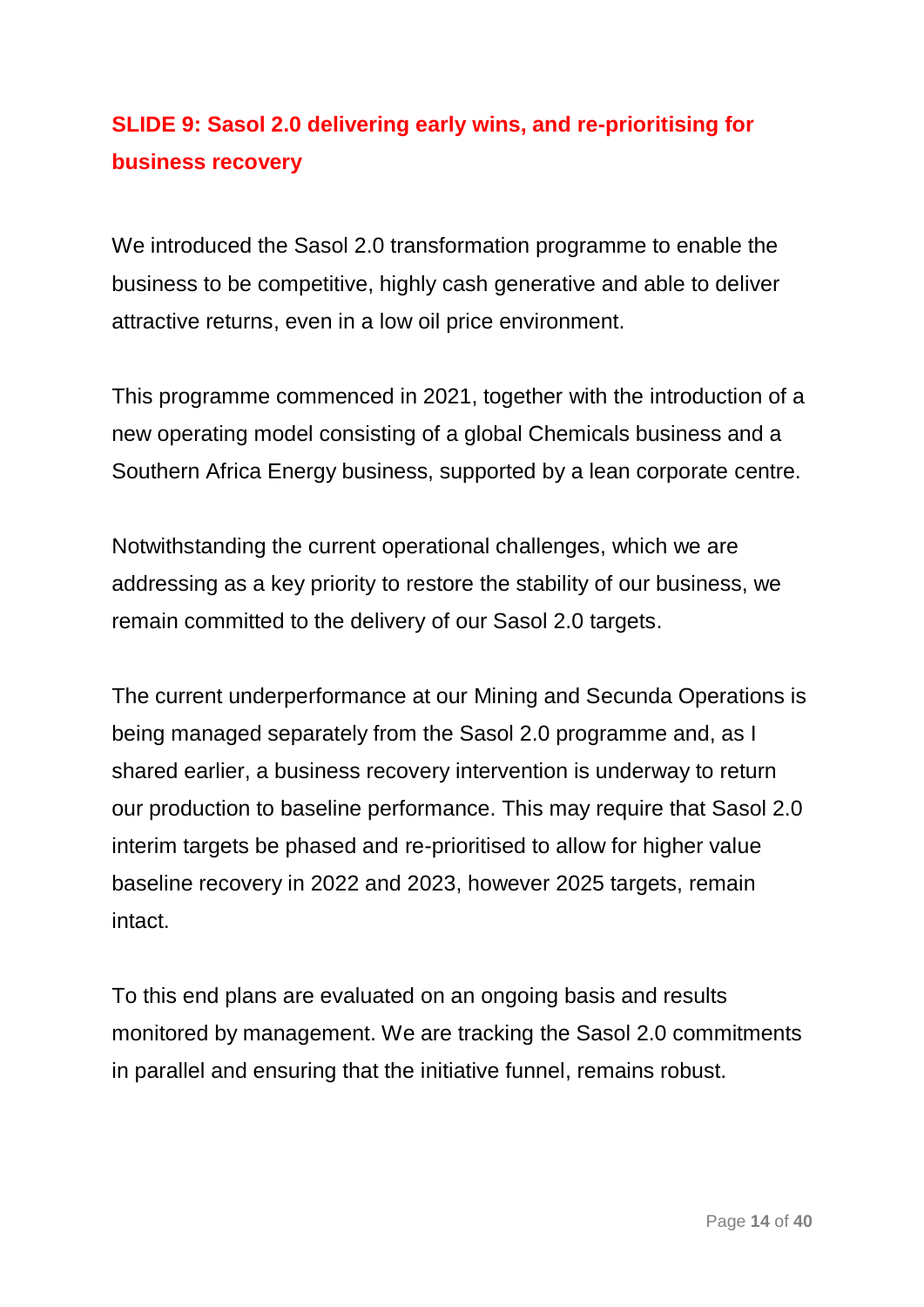The commitments for 2022 delivery towards the above targets are:

- Cash fixed cost reduction of up to 3 billion rand;
- Gross margin improvement of up to 1,5 billion rand;
- Maintain and transform capital spend, within the range of 20 to 25 billion rand; and
- Net working capital to revenue of 14%.

Approximately 1,8 billion rand of cash fixed cost savings and gross margin improvement, to the value of half a billion rand were realised for this reporting period.

The required run rate, to meet the cash fixed cost target for 2022, is well on track, however, the gross margin is below the required run rate, predominantly as a result of operational challenges impacting our SA value chains.

Current indications are, that Maintain and transform capital expenditure will not exceed the range of 20 to 25 billion rand annual target we had for 2022. Management will monitor under expenditure on capital closely, to ensure that safety, environmental compliance commitments and asset integrity, are not compromised.

The working capital to turnover ratio at 15,8% is higher than the target of 14%, mainly as a result of higher valuation of inventory. However, we also considered the impact on customers, market conditions and profitability, and executed risk-based decisions to optimise cash flow. Notwithstanding these, working capital improvement by year end, will be further pursued.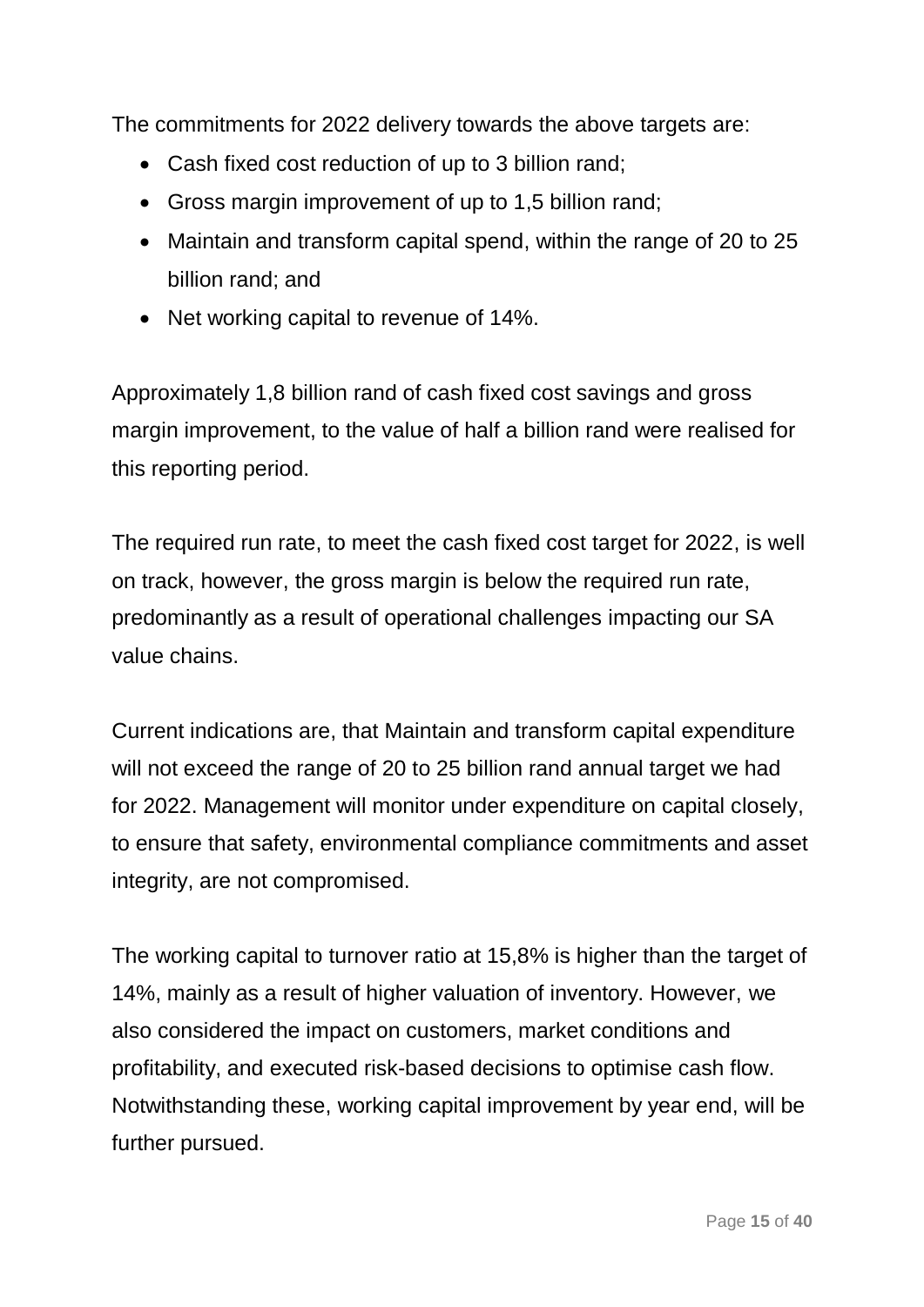For 2022, the Sasol 2.0 programme prioritises two focus areas, namely strengthening of the initiative funnel and maturing initiatives. We have seen a strong set of initiatives come to the fore and good progress has been made to date, with the focus now shifting towards execution and delivery on a sustainable basis. Sustainable benefits expected from Sasol 2.0 initiatives, will be tracked and embedded.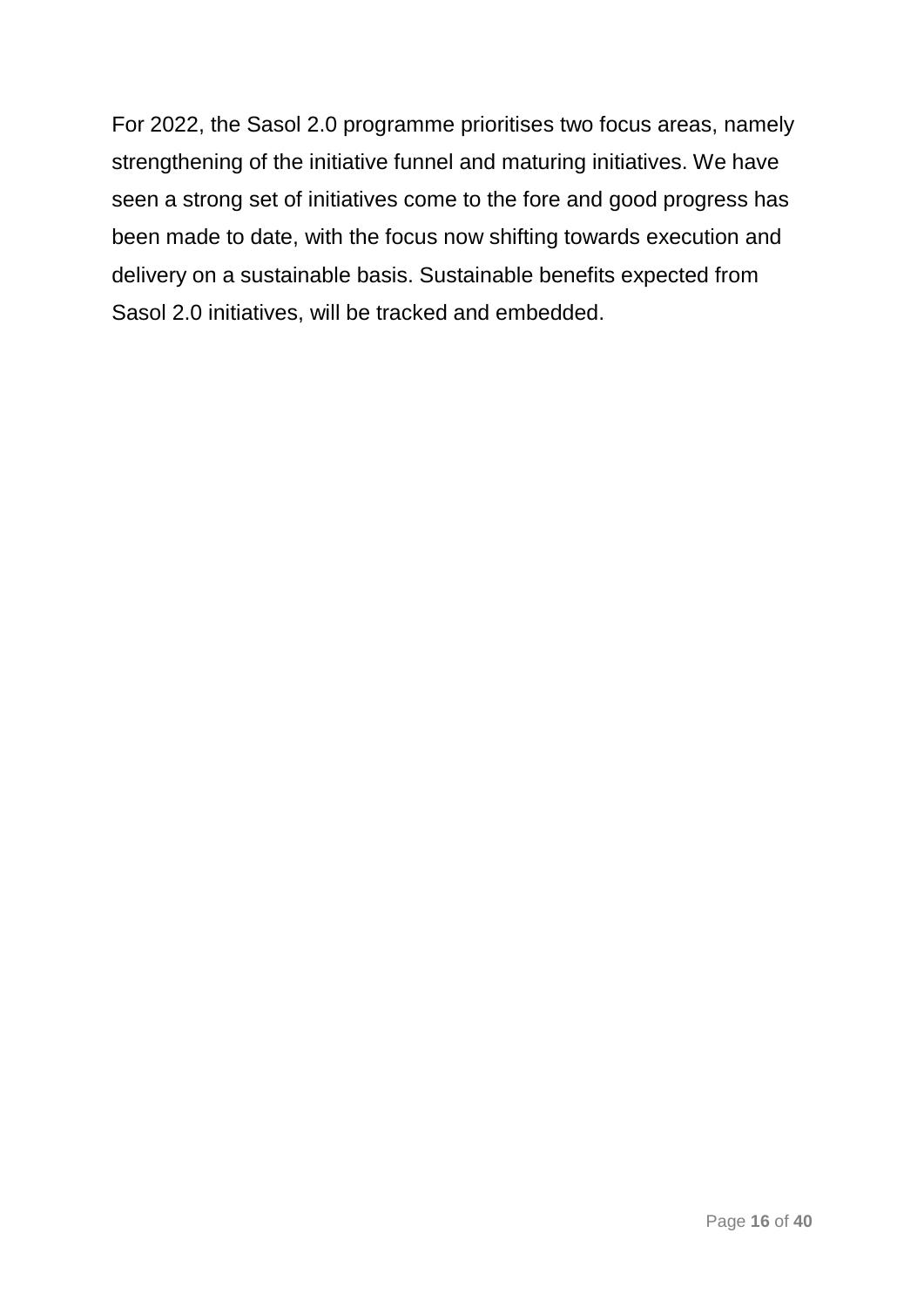#### **SLIDE 10: Progressing our decarbonisation ambitions**

At our Capital Markets Day in September 2021, we announced our plans to deliver on Future Sasol. These included, that we would not invest in any new coal reserves in the future and use gas as a transition feedstock, which has an inherent but significantly lower, greenhouse gas footprint, than coal.

We also confirmed that we would integrate renewables into our operations to reduce our electricity generation emissions, build new sustainable businesses, leveraging our advantaged Fischer-Tropsch (FT) technology through our new Sasol ecoFT Business and develop tailored solutions for our Chemicals customers, by helping them address sustainability challenges and providing specialty solutions, while playing a leading role in the development of the green hydrogen economy in Southern Africa.

Against these commitments, I am pleased to report the following progress:

On large scale renewables we are jointly executing 600MW renewables together with Air Liquide, for Secunda Operations and have completed our request for proposal (RFP) process. Negotiations on the power purchase agreements are now in progress with 200MW prioritised from 2023 onwards.

We are also making good progress on the smaller scale, with 10MW renewables plants in Sasolburg and Secunda and are adding approximately 60MW of additional renewable capacity in Sasolburg, in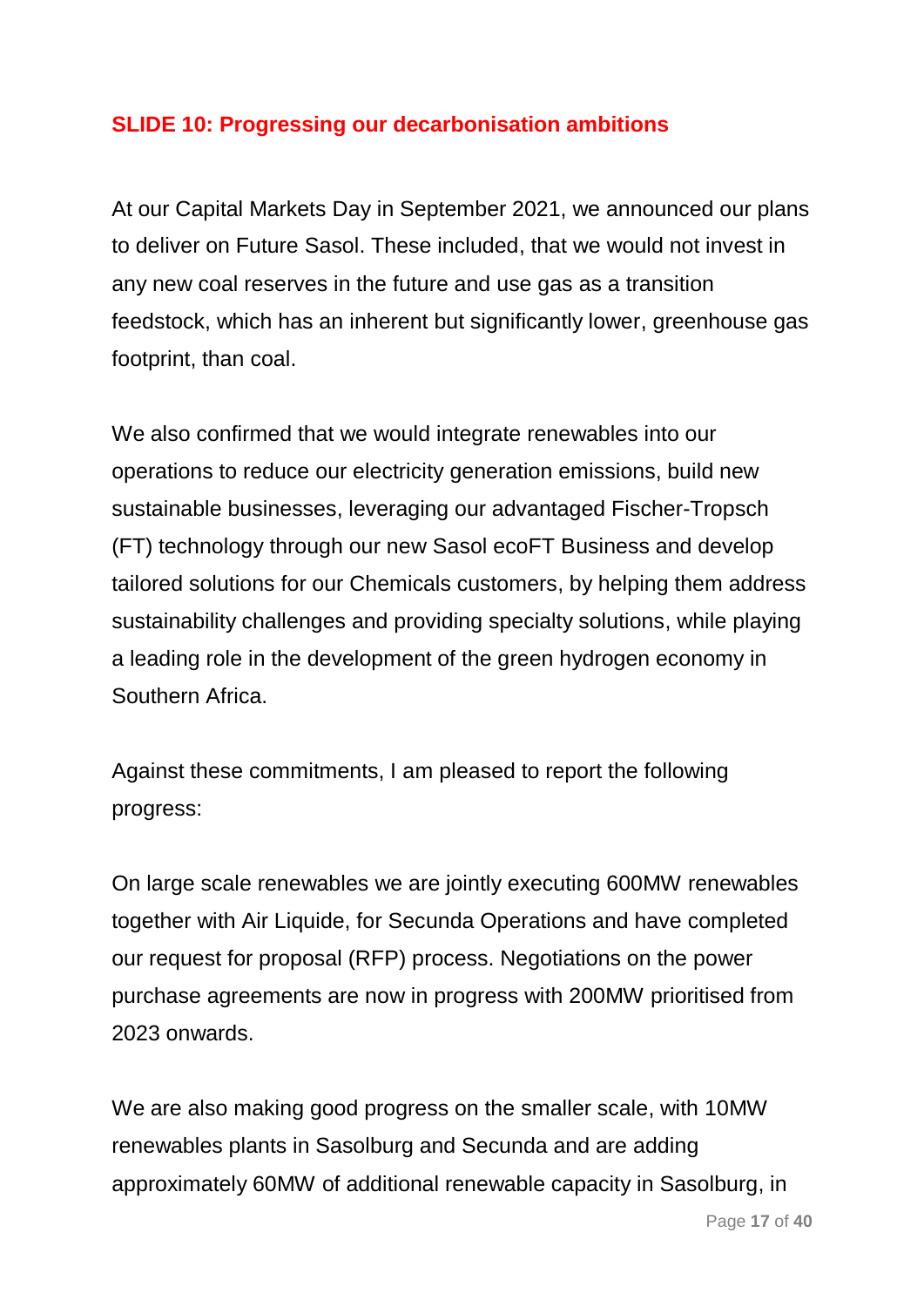support of our shorter-term plan, to produce green hydrogen. The RFP for the additional 60MW, was initiated last year and we are now in process of selecting a bidder.

In Brunsbüttel, Germany, Sasol Chemicals has been obtaining 100% of its external electricity supply, from renewable resources, since 01 January 2022.

On gas, we have recently approved development funds for the first tranche of the additional gas reforming capacity in Secunda, to progress towards our 2030 GHG reduction target. Furthermore, our Production Sharing Agreement project in Mozambique is performing to plan, with the gas off-taker, CTT, achieving financial close in December 2021.

A significant lever for decarbonisation is the switchover to more natural gas feedstock towards 2030, and to reduce our dependency on coal. We are also making good progress on the purchasing of ~40-60PJ of LNG. We have received a draft term sheet and negotiations are underway, to enable first gas by 2026.

Looking at green hydrogen in Southern Africa, we are exploring a number of green hydrogen coastal belt development opportunities, which are gaining momentum. We are leading the pre-feasibility study for the Boegoebaai green hydrogen development project on the west coast of SA, which is a strategic project, initiated by the South African government, in support of the country's transition towards a lower carbon future. Here, pre-feasibility has commenced with a strong pipeline of potential partners.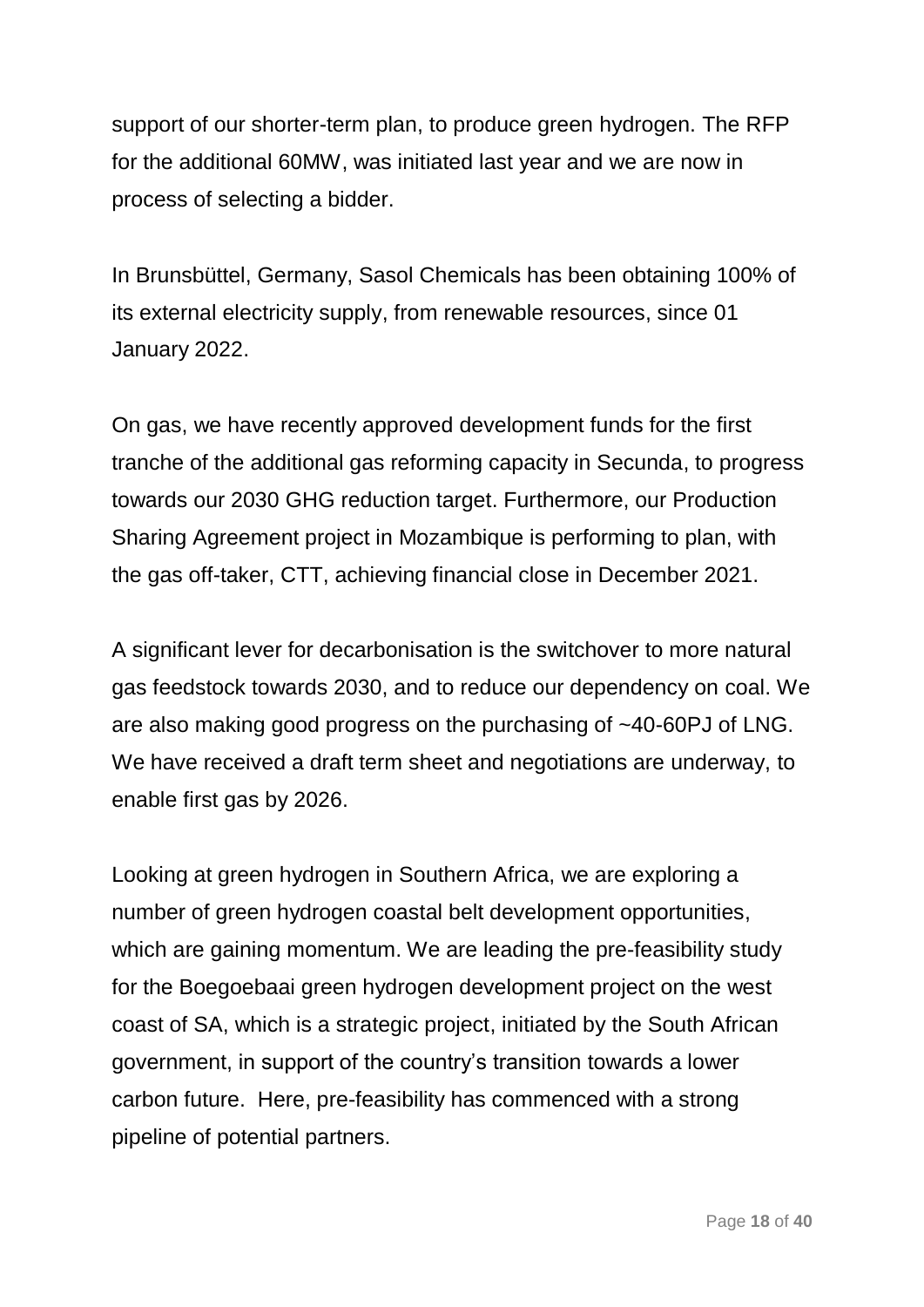Sasol plans to produce the first commercial scale green hydrogen in Sasolburg, using repurposed electrolysers, by late 2023.

On FT sustainable solutions, our newly launched Sasol ecoFT Business, has made excellent progress in exploring sustainable aviation fuel (SAF) and Power-to-X (PtX) opportunities.

Over 10 active new opportunities for SAF production, are currently being evaluated with two project partnerships, already established. We have also approved a corporate venture capital fund for the advancement of new technologies, through start-up opportunities.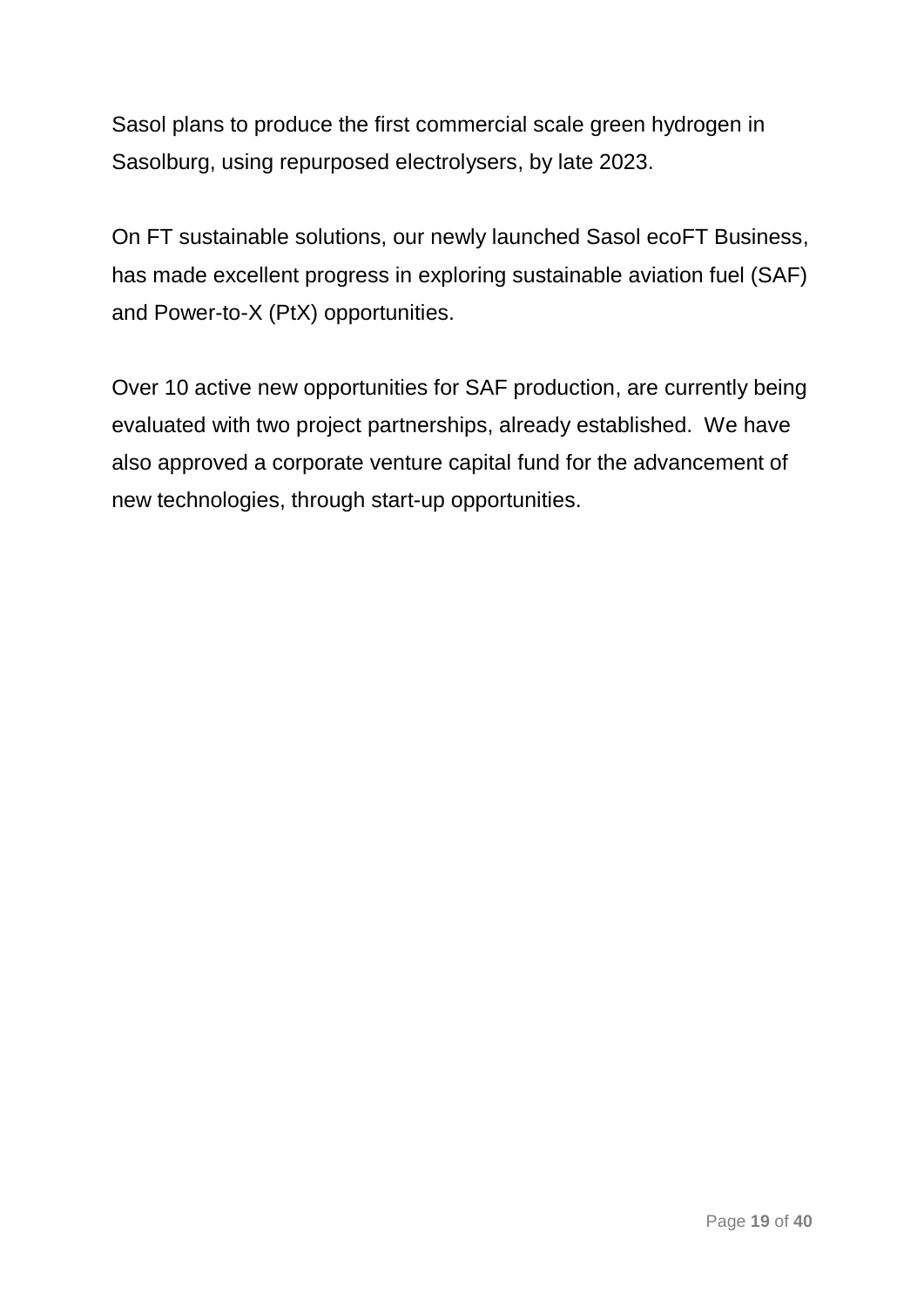### **SLIDE 11: Delivering shared value to all stakeholders**

We recognise that in today's world, stakeholder engagement is about working collaboratively with constituencies, to find solutions for more inclusive economies.

As a global company, with strong roots in South Africa, our promise to society is that we will seek to employ inclusive and sustainable business practices that enable development in the geographies and communities where we operate.

To demonstrate our commitment to shared value, let me highlight a few examples from the past six months.

I will start with skills development.

Our Sasol 2.0 transformation journey, did result in a number of employees being unplaced. For these employees, we are extending our care offerings through a new entrepreneur development programme, known as Ntsika.

We are also augmenting internal capability development, in preparation for our Future Sasol needs.

Looking at key partnerships, during the reporting period we continued to formalise partnerships with a range of industry leaders to accelerate the transition to a lower carbon economy. We progressed partnerships in gas development with the Central Energy Fund; sustainable synthetic fuels and chemicals with Haldor Topsøe, renewable energy procurement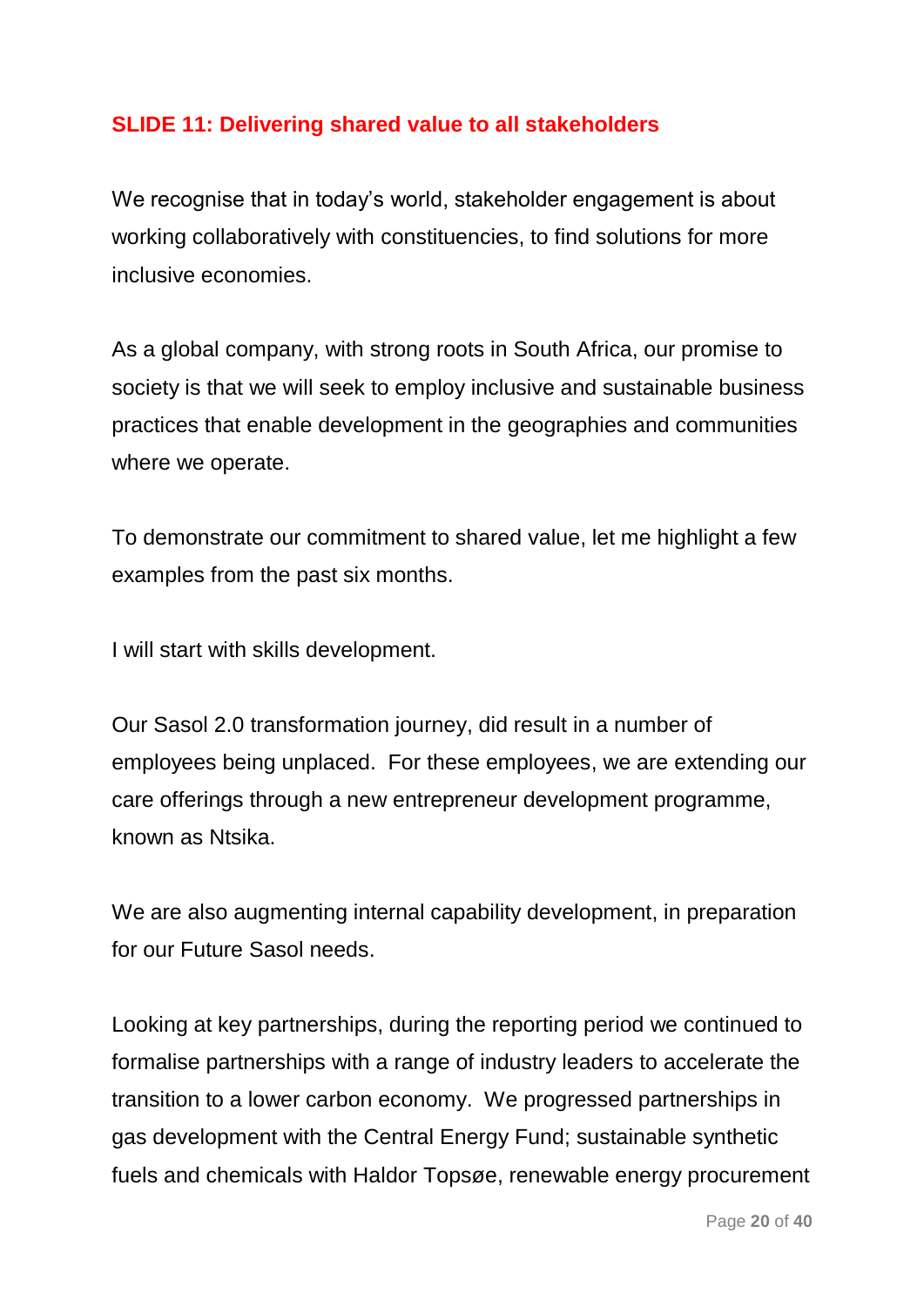with Air Liquide; green hydrogen with the likes of Imperial Logistics and the IDC; and carbon offsets with Wonderbag. These are just a few examples, highlighting our commitment to accelerate our decarbonisation.

In the reporting period we also signed a Memorandum of Agreement with the Northern Cape Development Agency, to lead the pre-feasibility study to explore the potential of Boegoebaai as an export hub for green hydrogen and ammonia.

Our vision to play a leading role in the development of South Africa's hydrogen economy, is further evidenced by Sasol's board representation on the CEO-led Global Hydrogen Council.

We remain a major investor in skills and socio-economic development. Our global spend in these areas was around 1,1 billion rand, for the 6 month reporting period.

Through our focus and attention to infrastructure development and rehabilitation, we enhanced access to water and sanitation in our communities, including Mozambique.

To conclude on this area, let me touch on our work in the just transition space.

We are cognisant that the energy transition is going to disrupt our industry, shift value pools and impact the job market, requiring diverse skills and capabilities, in different geographies. It is critical that we anticipate and mitigate this change both within Sasol and at a country level to ensure, a just transition.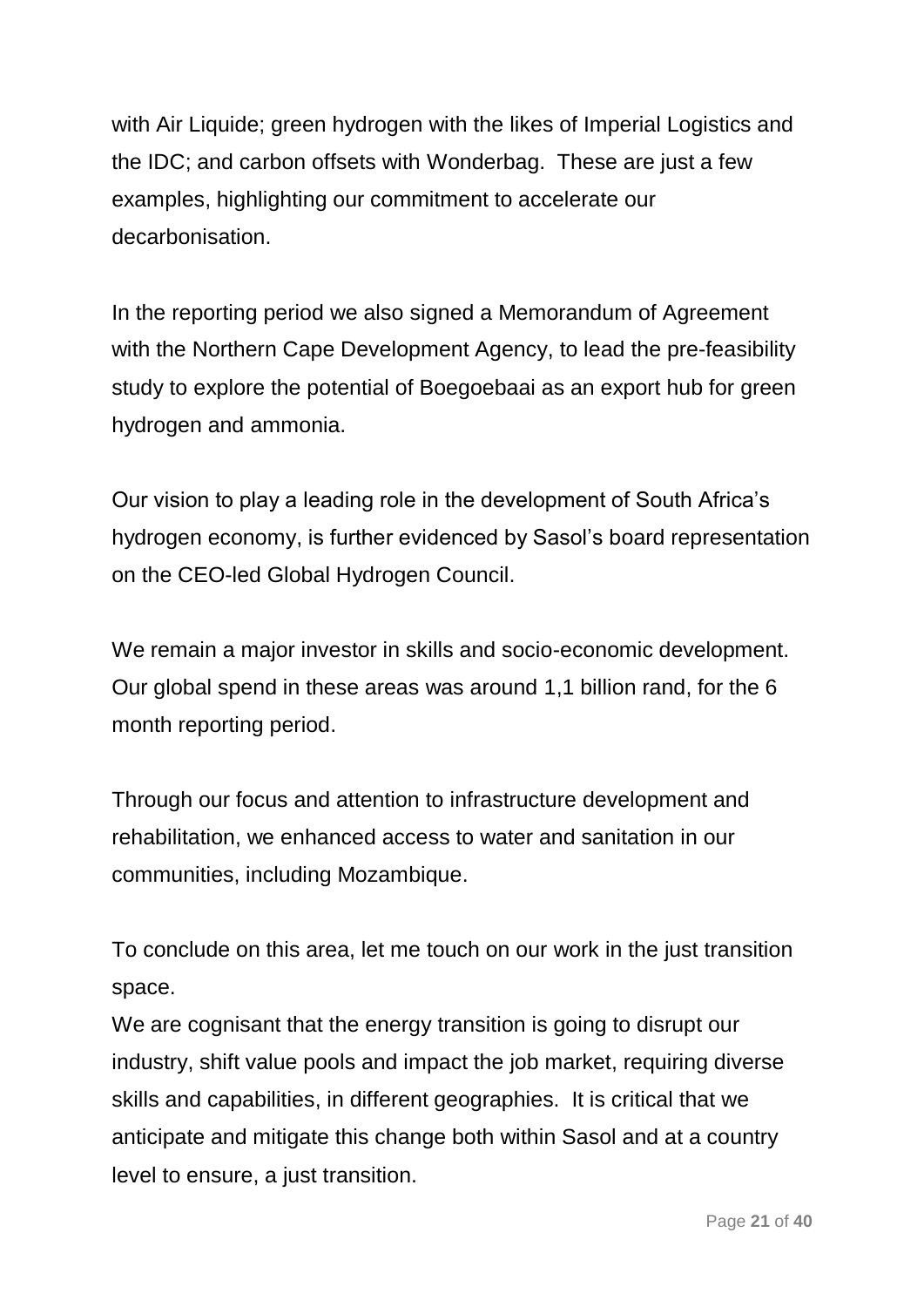Here we are ramping up our Just Transition focus and developing a short-to-medium term roadmap, while defining and planning for the development of new skills and capabilities for ESG.

On that note, I will now hand over to Paul - to take us through the detailed financial results.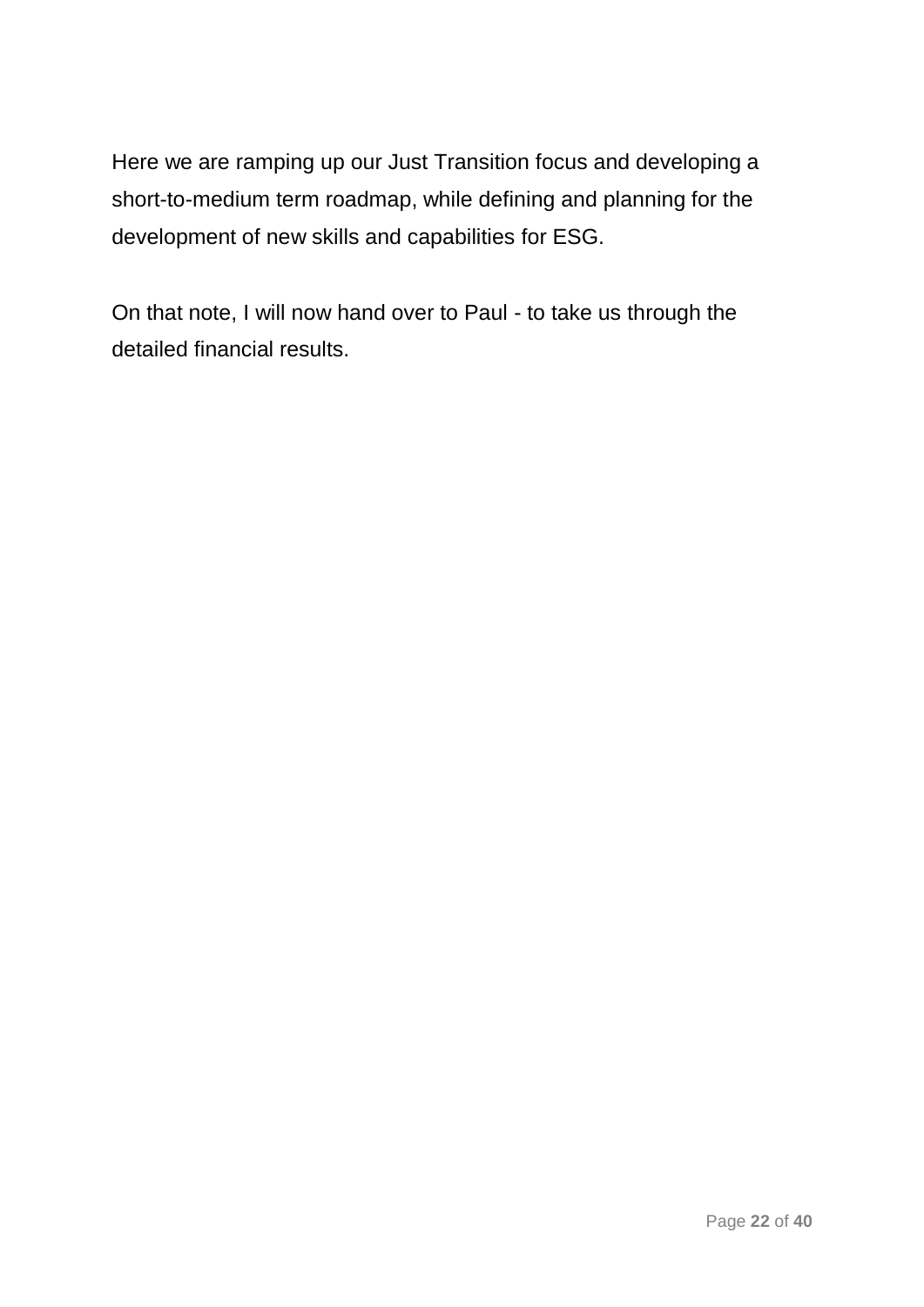#### **SLIDE 13: What you will hear today**

Thank you Fleetwood and good day ladies and gentlemen.

Despite the operational challenges that we faced, I am very pleased to say that we still managed to convert a supportive macroeconomic environment into improved profitability.

We achieved that with firm cost control, together with gains from the Sasol 2.0 transformation programme and ongoing capital and cash discipline.

At the same time, we have good early traction on repositioning the business for the transition to a lower carbon world. We believe that we have a strong foundation in place to deliver against the strategy that we announced at Capital Markets Day last year.

A critical part of establishing a strong foundation pillar, is us managing our balance sheet very prudently. We have succeeded in transforming this in the past 18 months, with significant deleveraging results from asset divestments as well as improvements from our operating cash flows. Our asset divestment programme is now nearing a close, with the remaining transactions in the final stages of being concluded.

Although the balance sheet is in a much stronger position, we still have some more work to do and want to take absolute net debt below US\$4 billion while keeping net debt: EBITDA levels to below 1,5x. We now have line of sight to achieving these metrics, and this will leave us well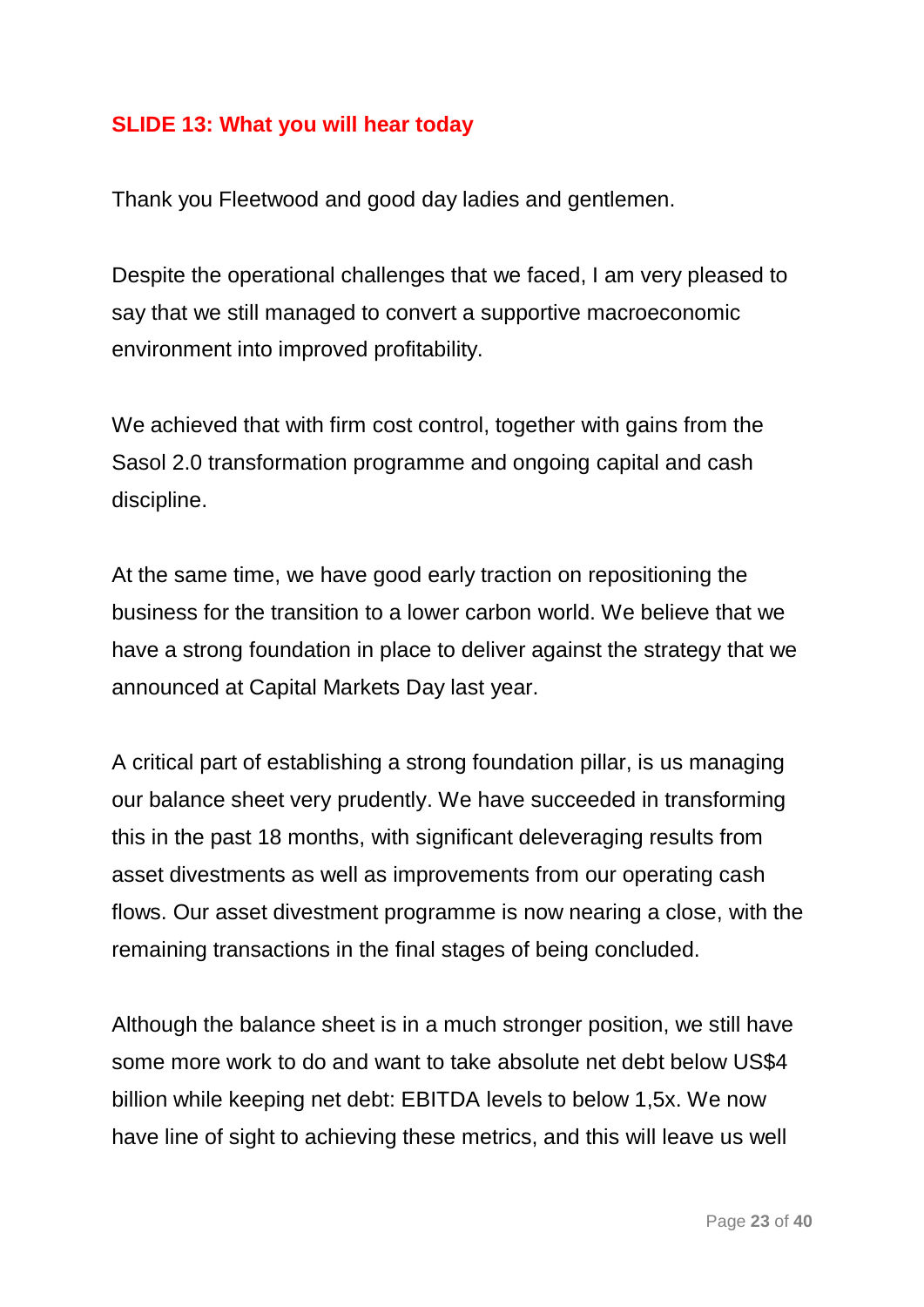positioned to deliver our strategy and absorb any further macroeconomic volatility.

Completing the balance sheet reset is the leading financial priority for us and that is why although dividend resumption is important, we want to be certain that we are able to withstand macroeconomic volatility before dividend payments are resumed.

It is on that basis, and particularly with substantial macroeconomic volatility very much still at play, that the Board believes it is prudent **not**  to declare a dividend at this stage. We will of course push hard to deliver the business results that fulfil our capital allocation principles to pay a dividend at the earliest convenient opportunity.

As I mentioned briefly, our Sasol 2.0 transformation programme is well underway to deliver against the FY25 targets. We will however need to do some reprioritization of the interim targets based on our current operational challenges in SA, which will impact the delivery against our FY22 full year targets.

Please allow me to expand on the factors which impacted our results in more detail.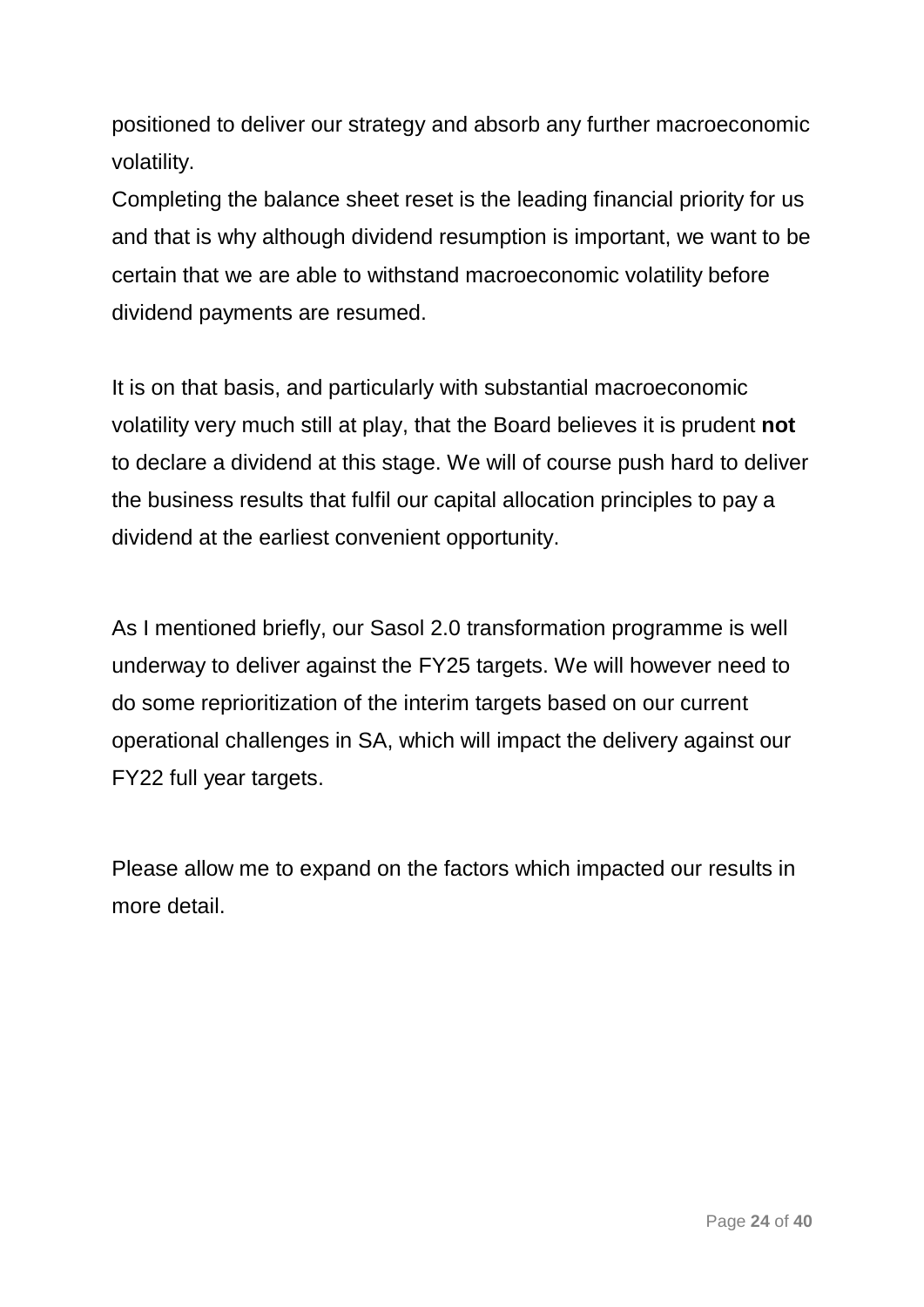## **SLIDE 14: Significant global macro-economic upswing continues**

The information on this slide reflects on the comparative performance of half one FY22 to the second half of FY21, which shows a continued strengthening of the key macro-economic factors that are important to our business.

Oil prices continued to increase during the first half of this financial year, however prices are expected to remain volatile for the remainder of the year based on supply demand dynamics and increased geopolitical uncertainty.

The rand weakened against the dollar in this period, which improved profitability, however a 12 percent weaker closing exchange rate at 31 December negatively impacted the translation of our US dollar denominated debt.

The global energy crisis saw ethane prices increase 48 percent over the last 6 months. Prices are expected to increase between 25 and 43 US cents per gallon as new crackers ramp-up their capacity and supply remains very tight.

Polyethylene prices continue to increase on the back of stronger demand and tight supply. Prices are expected to normalise between 1 300 to 1 500 US dollars per ton, as supply chain disruptions ease up and supply is restored.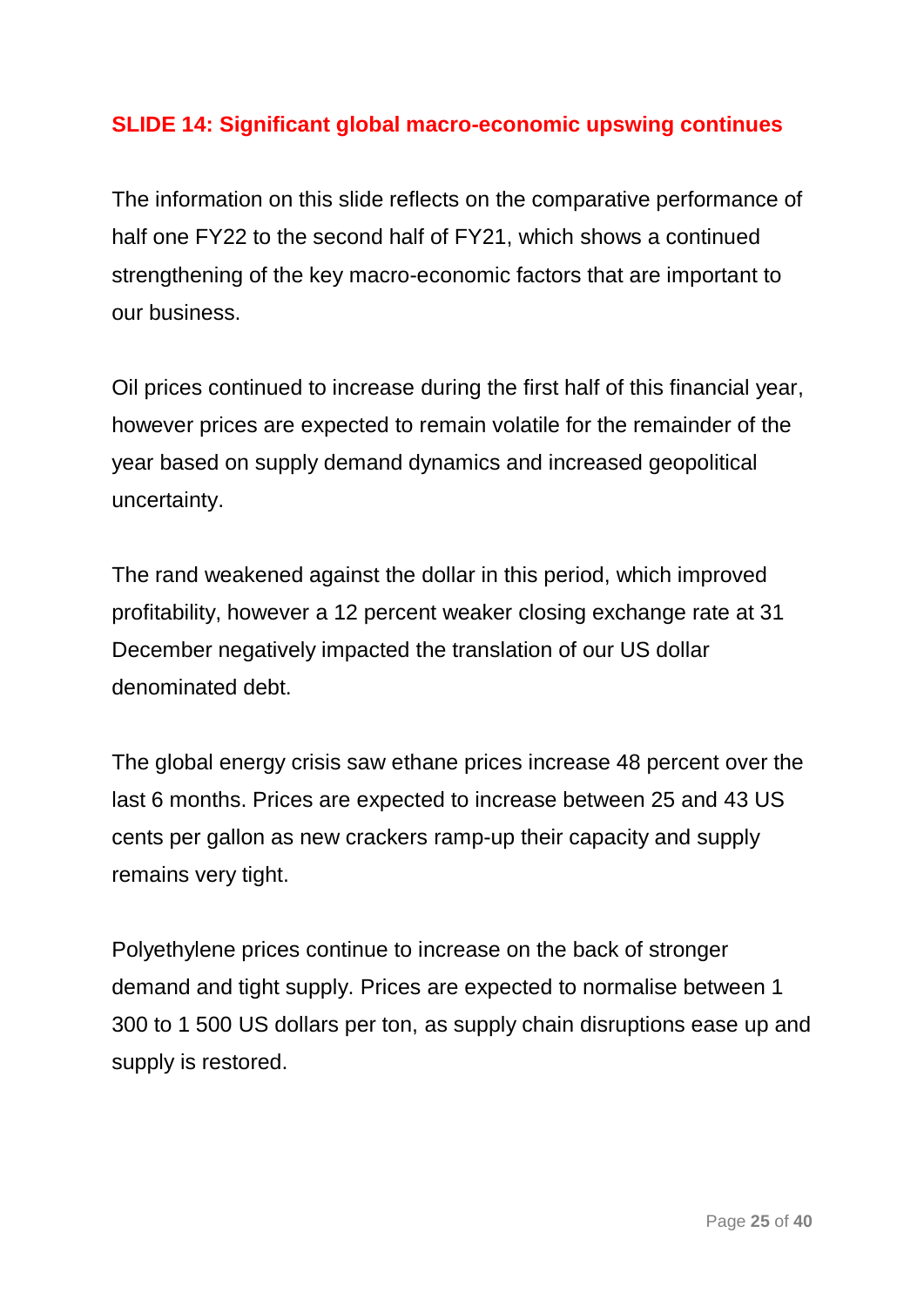The current macro-economic price levels will significantly contribute to benefit our profitability in 2H FY22 despite the operational challenges we currently experience.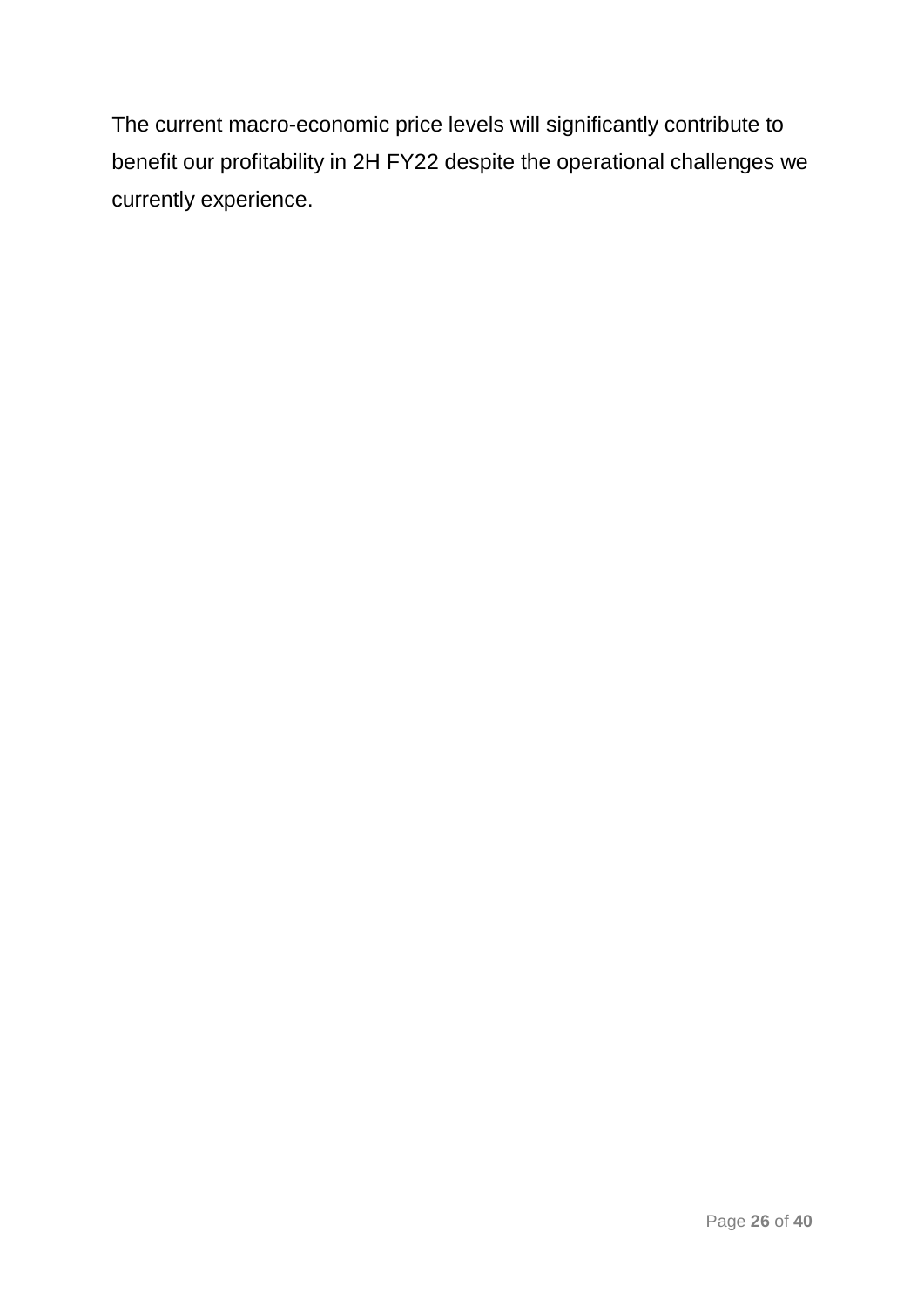## **SLIDE 15: Group profitability by segment**

The financial results saw a notable improvement in our profitability for the group compared to the previous period, mainly benefitting from the strong recovery in macros which I covered in the previous slide. These benefits were partly offset by the lower production in our South African operations.

Despite this, we reported an increase in adjusted EBITDA of 71 percent compared to the prior financial year.

Our normalised real cash fixed costs increased by 2% compared to the prior year. This increase related to higher maintenance and labour costs as a result of operational instabilities experienced in the SA value chain. This was partly offset by cost saving initiatives from our Sasol 2.0 programme. We still remain on track to meet our guidance for the full year of approximately 58-59 billion rand.

Earnings were enhanced by the impact of remeasurement items which includes a profit on the disposal of our Canadian shale gas assets and the reversal of impairment relating to our Chemical work up and Heavy Alcohols value chain. This was partly offset by the increase in unrealised losses on the translation of monetary assets and liabilities and on our hedging activities.

This will be unpacked further in the next slides.

Capital expenditure increased by 38 percent as a result of the planned Secunda Operations phase shutdown in the current period and the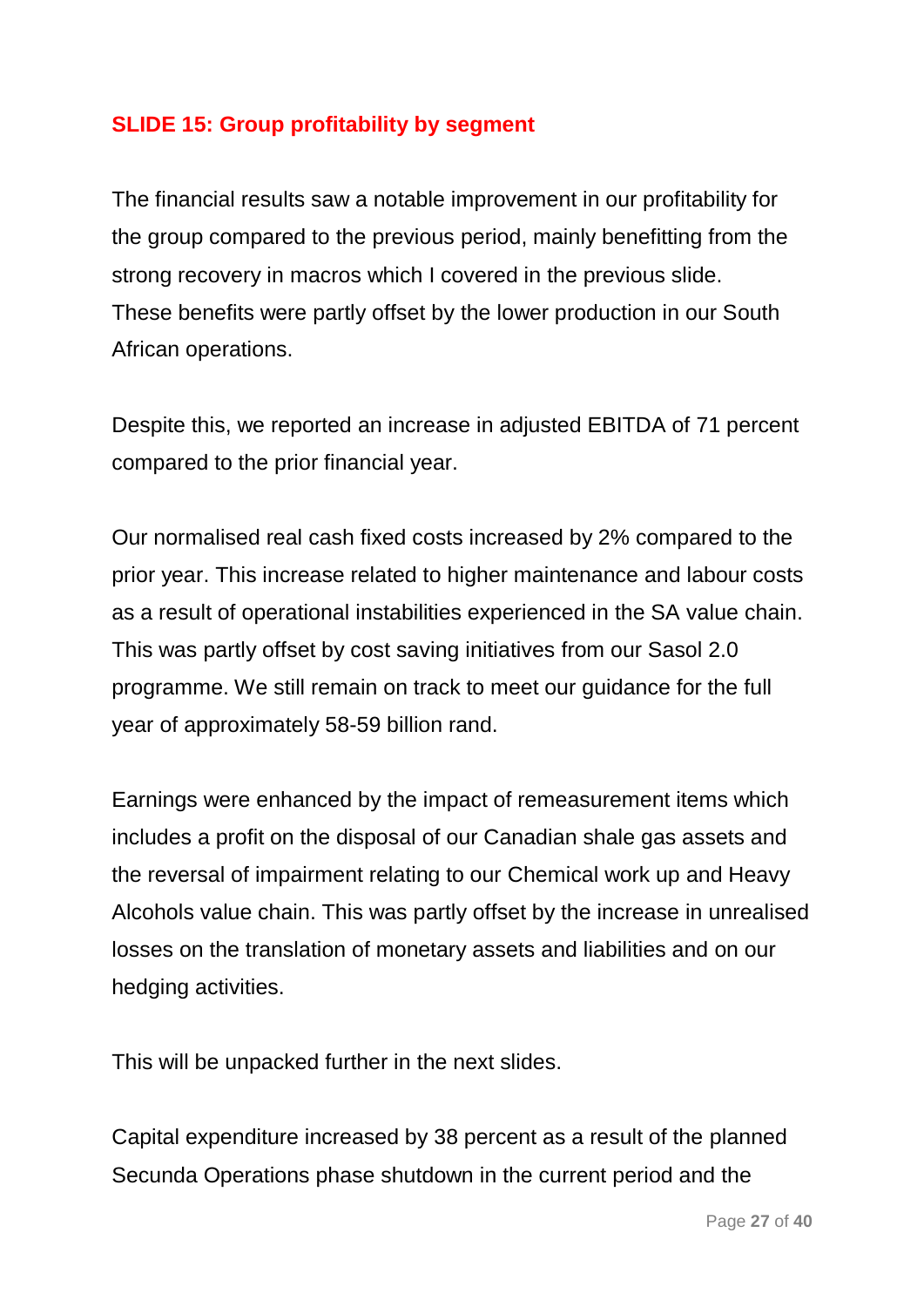planned US East ethylene cracker turnaround. Full year capital expenditure is still expected to be in line with market guidance of 20 to 25 billion rand per annum.

Core HEPS of R22,52 per share was more than 100 percent higher compared to the prior period, mainly due to the impact of improved macros on our business.

We are continuing to strengthen the free cash flow generating ability of our business, which will assist us to deleverage the balance, and restore dividends in the not too distant future.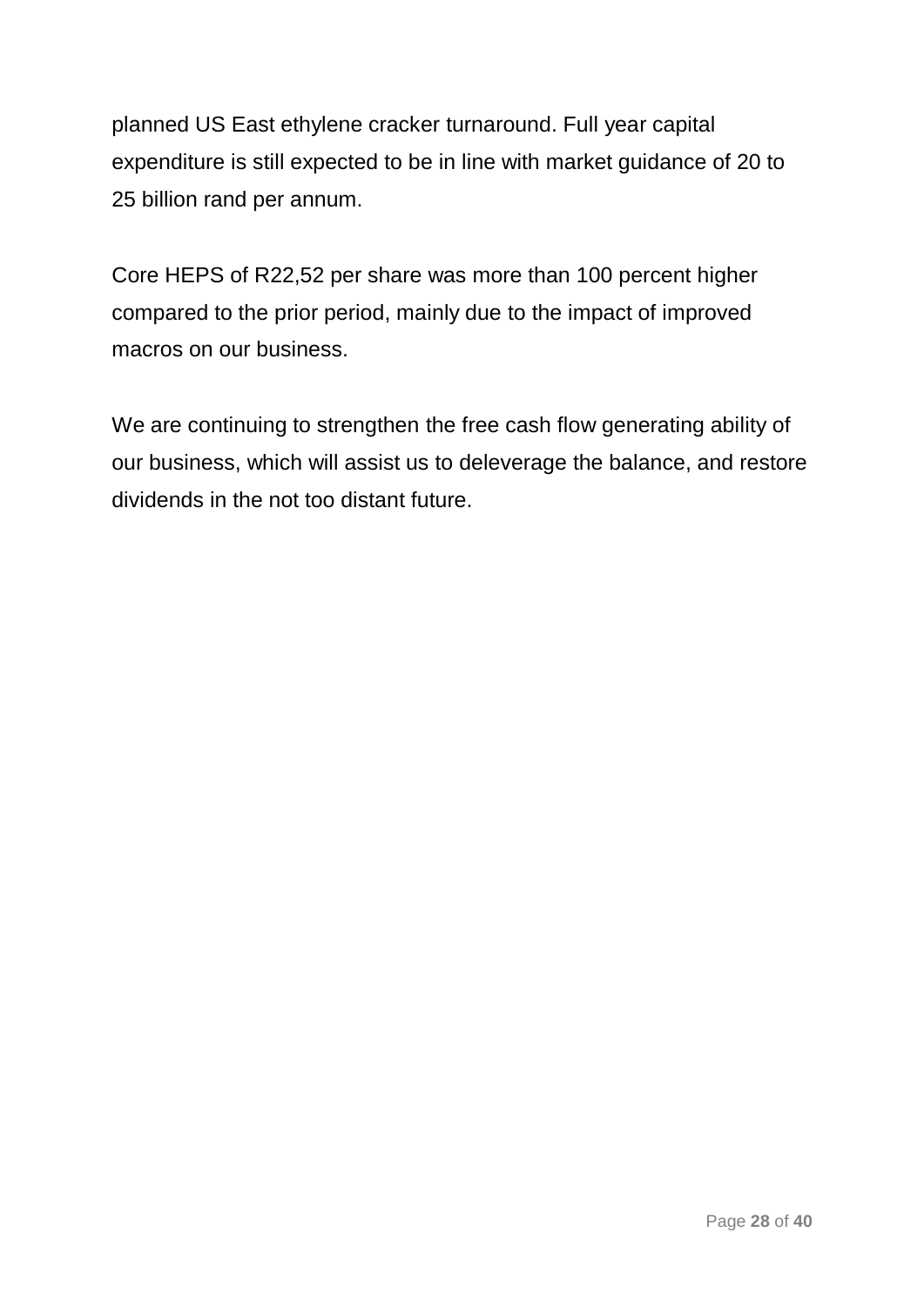## **SLIDE 16: Segmental highlights**

I will now provide some detail on the business segments, starting with the Energy business.

Our Mining business benefitted greatly from higher export prices, which was partly offset by the slower ramp-up of Fulco and higher coal purchases.

Turning to our Gas segment, our Mozambique drilling campaign is progressing really well, however Adjusted EBITDA decreased by 22 percent compared to the prior year due to cash fixed costs resulting from the drilling campaign, as well as the conclusion of the Gabon oil and Canada shale gas asset divestments. This was partially offset by the increase in higher gas sales volumes as well as the significant increase in gas sales prices.

Our Fuels segment benefitted from higher crude oil prices and refining margins coupled with the increase in demand, following the easing of lockdown restrictions globally. Adjusted EBITDA increased by more than 100% compared to the prior year.

EBITDA contribution from ORYX GTL also increased by more than 100 percent compared to the prior year. The plant achieved an average utilisation rate of 91 percent compared to 69 percent in the prior year that really related to the extended shutdown that we experienced in the previous year.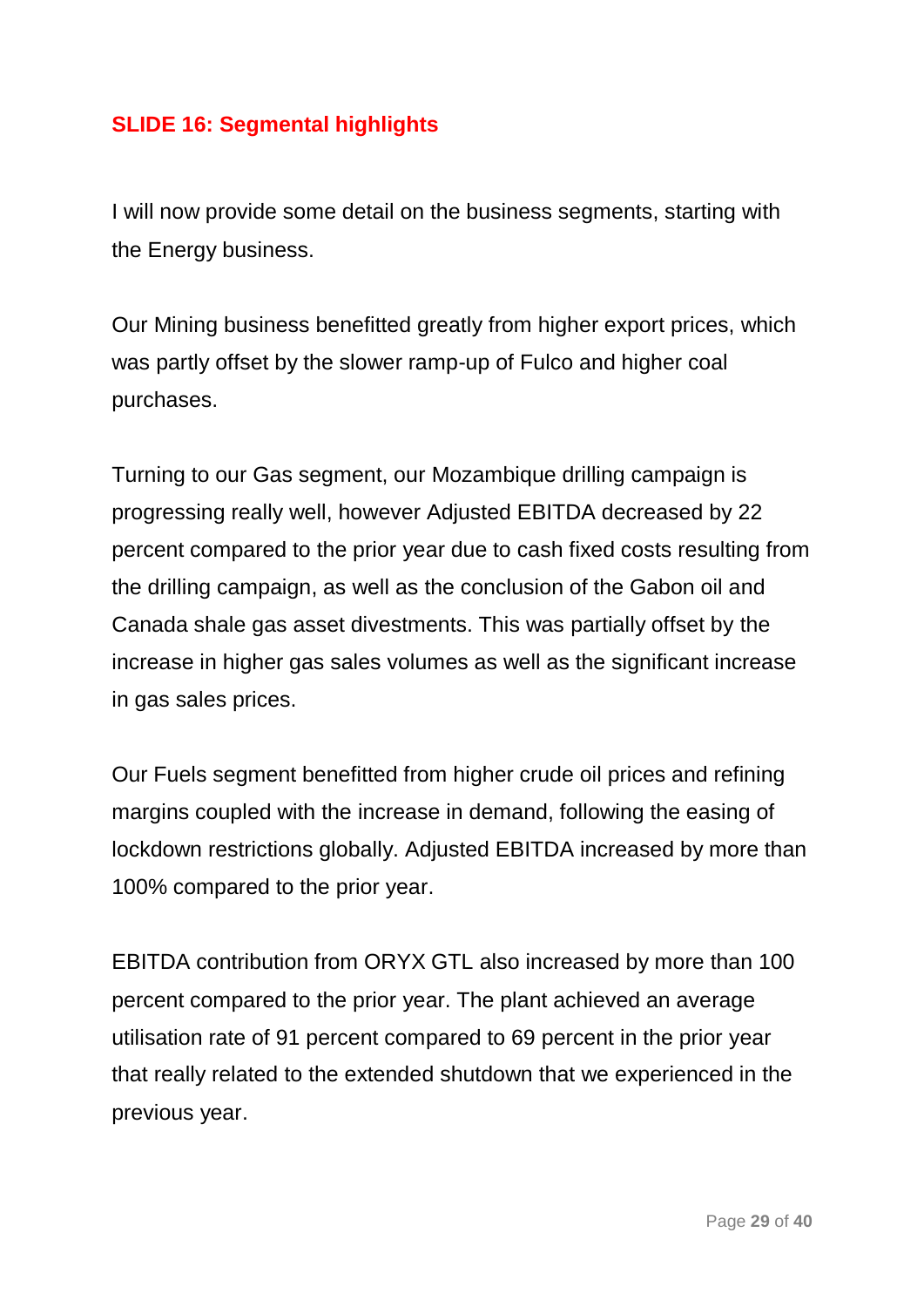Turning to our Chemicals Business:

Chemicals Africa saw higher sales prices offset by lower sales volumes compared to the prior year. This was due to lower production at both the Secunda Synfuels and Sasolburg sites impacting all business divisions in this segment.

The average sales basket price was 37 percent higher, due to a combination of improved demand, higher oil prices and the tightening of global supply conditions. This resulted in a 55 percent increase in adjusted EBITDA.

Earnings were enhanced by a reversal of impairment of 1,0 billion rand previously referenced by myself. This was driven by a higher sales price outlook, on the back of a sustained increase in demand for alcohols into the personal hygiene market.

Chemicals America also benefitted significantly from higher sales prices, where the average sales basket price nearly doubled compared to the prior financial period. This was offset by slightly lower volumes following the divestment of our base chemical's assets in December 2020, and the LIP cracker downtime.

This resulted in a very strong performance, with adjusted EBITDA again increasing by more than 100 percent to R3,8 billion for the first 6 months.

Lastly, Chemicals Eurasia benefitted from higher sales volumes and higher prices. The increase in sales volumes was driven by improved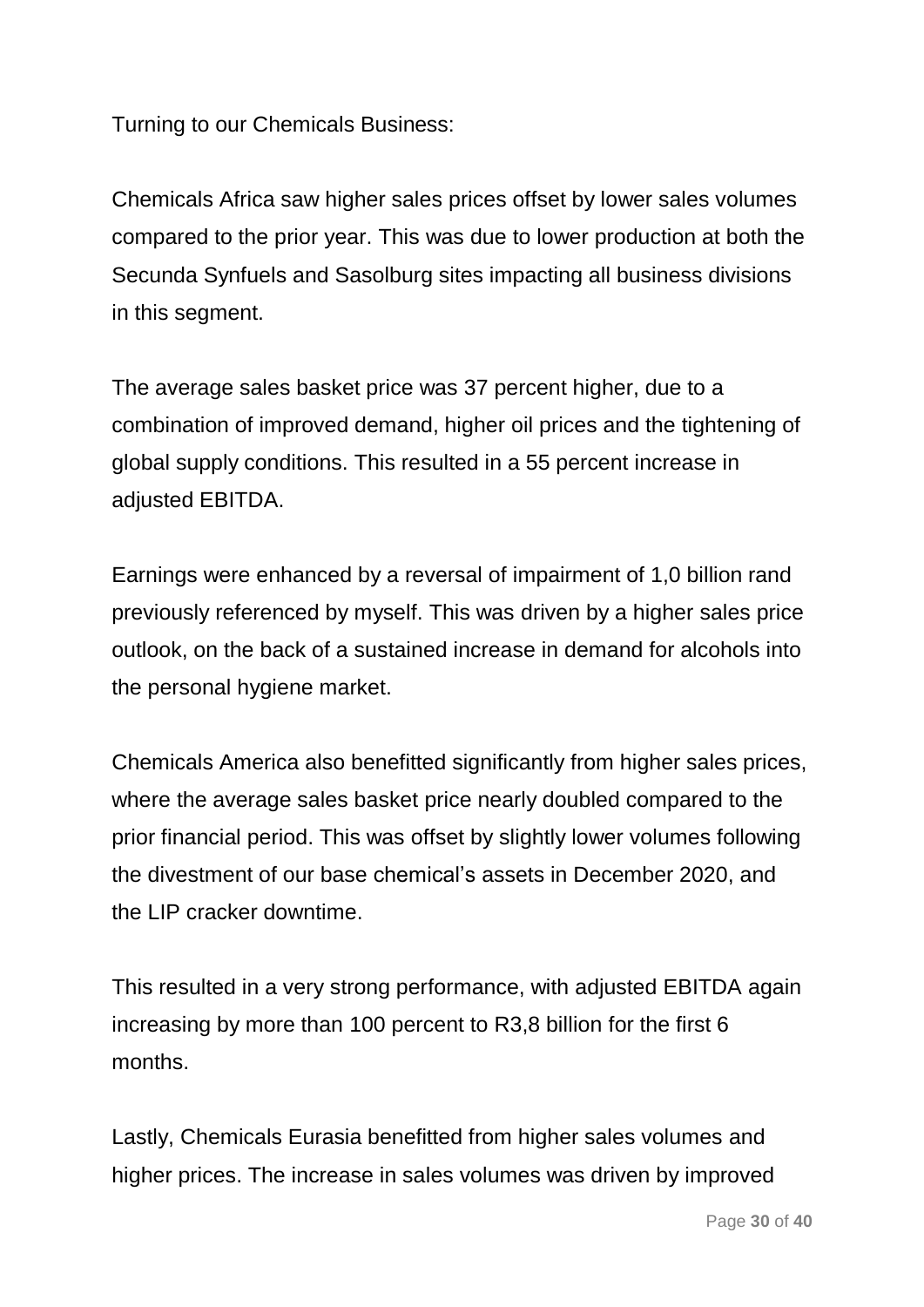market demand, notably for our Essential Care Chemicals and Advanced Materials divisions.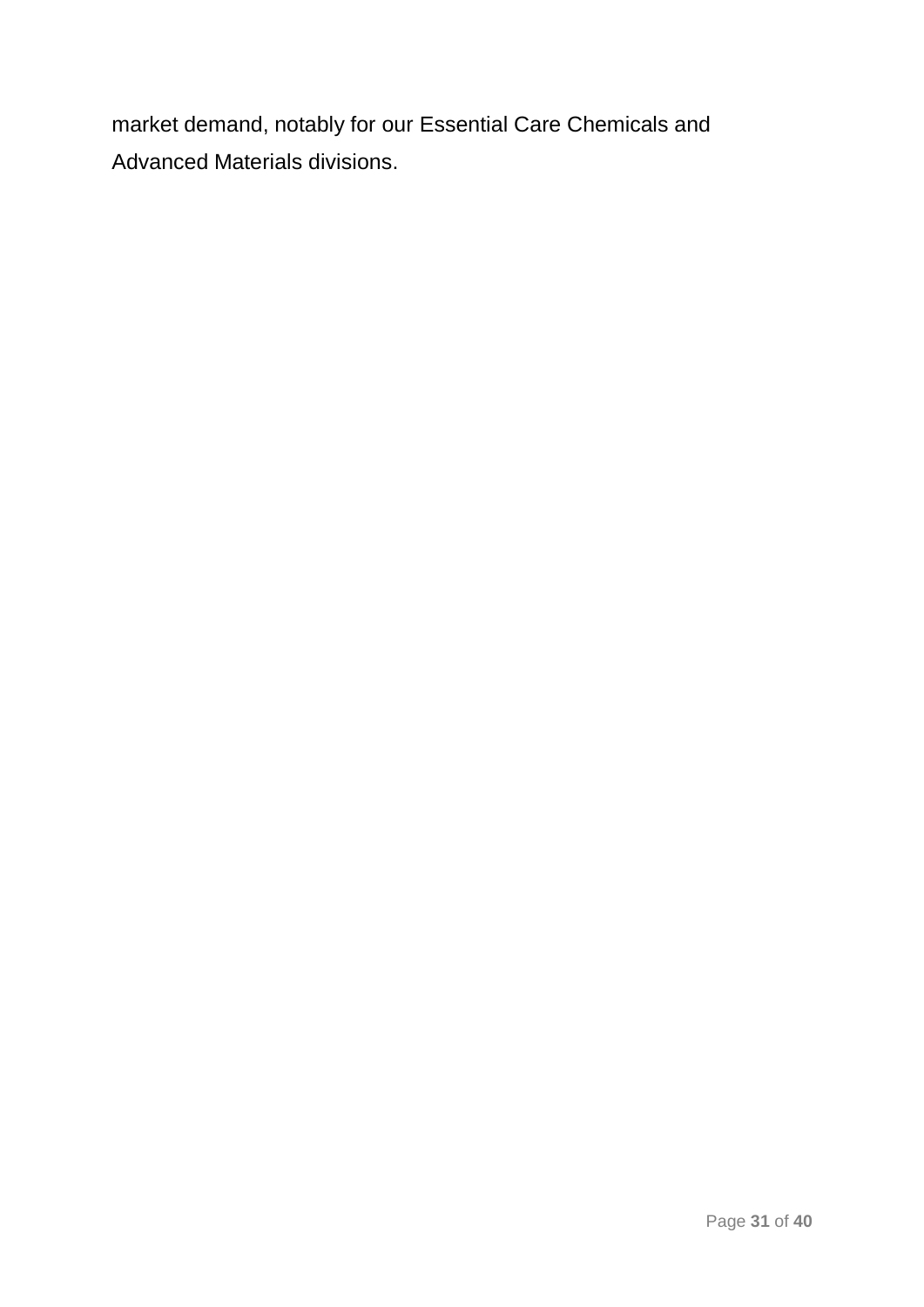## **SLIDE 17: FY22 outlook – Stepping up volumes and overcoming operational challenges**

Turning to the outlook for financial year 22. We are focusing all our efforts on delivering to plan and meeting our market guidance. The business recovery plan for our SA operations will be prioritized to ensure that we restore energy and chemicals volumes.

We expect the following from our Energy business:

At Mining, our productivity will be lower compared to the prior year due to the challenges we have already mentioned to you, but we are confident that we will meet our revised guidance for productivity and coal stockpile for the year end, at June 2022.

We are focusing strongly on the identified initiatives to address coal quality and supply for our operations in South Africa, by continuing to purchase coal to replenish the stockpile while we ramp up our own production to the desired levels as communicated. It still makes much more economic sense to upgrade a molecule of coal to high-margin fuels and chemicals products, rather than to turn down the production facility.

We are currently assessing how long the recovery to baseline volumes will take and commit to updating the market in August 2022 after the completion of our internal budgeting process.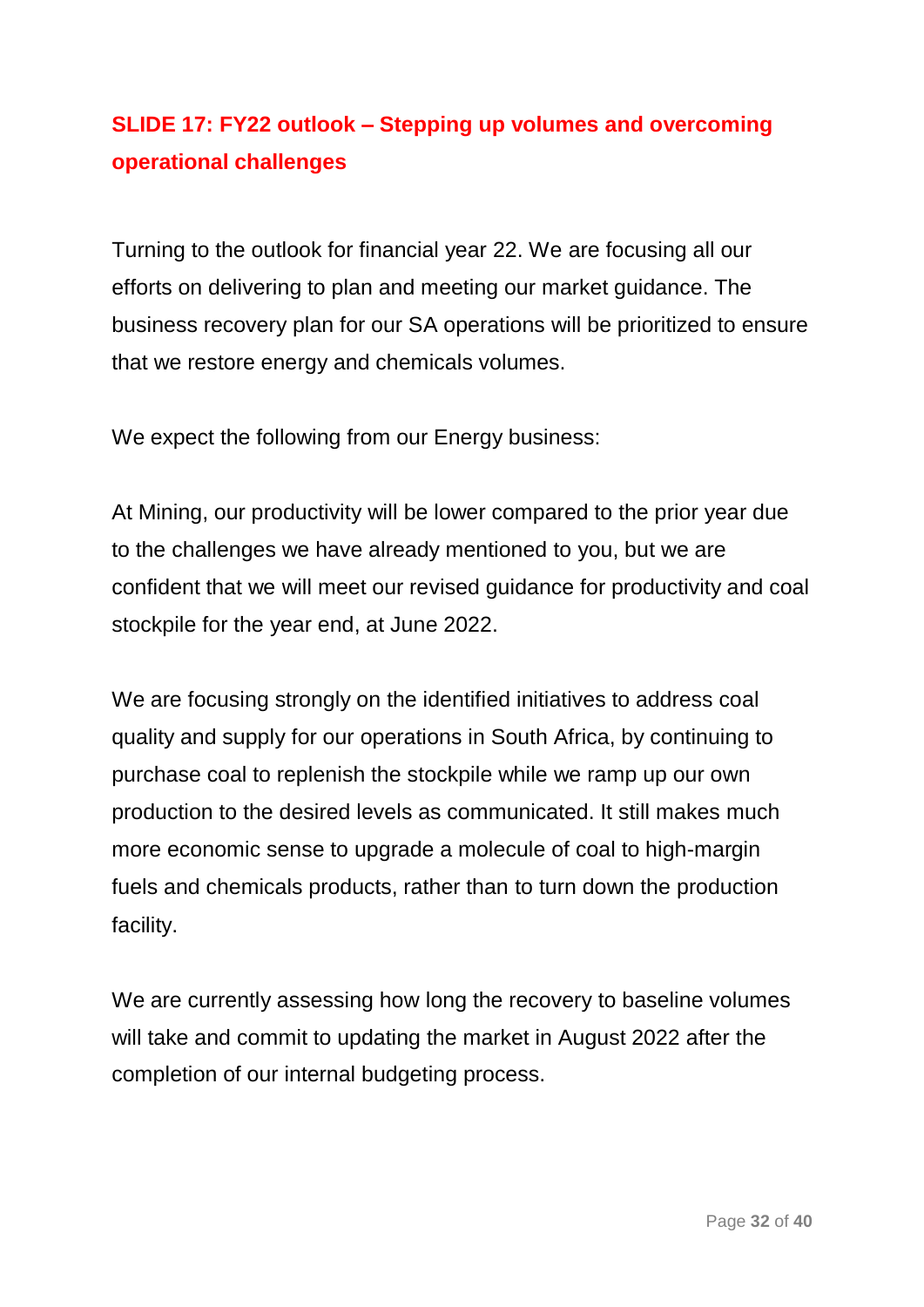The Mozambique drilling campaign is on track and as a result we expect gas production to be in line with our production guidance of 106 to 110 billion standard cubic feet.

Secunda operations will continue to be negatively impacted by lower than expected coal quality and supply for the remainder of the year and taking these factors into account, we did adjust our financial year 22 production forecast to 6,7 – 6,8 million tons. We are confident that our Operational recovery plans to restore volumes and margins will realise in due course.

As a result, our South African liquid fuels sales volumes will range between 51 and 53 million barrels due to lower production from Secunda Synfuels Operations during the first half of the year, and an Eskom power outage which we experienced in Sasolburg in January 2022.

For our Chemicals business, the sales volumes for Chemicals Africa is also expected to be between 8 to 12 percent lower compared to prior year, with higher production now expected in the second half of the financial year as the recovery of our operations are experienced.

In Chemicals America, we expect sales volumes to be 4 to 8 percent lower than the prior year due to lower ethylene production and a combination of production and market factors in Essential care Chemicals and Performance Solutions.

We are ramping up our specialty chemicals units to maximise profitability of the site and expect sales volumes across these business divisions to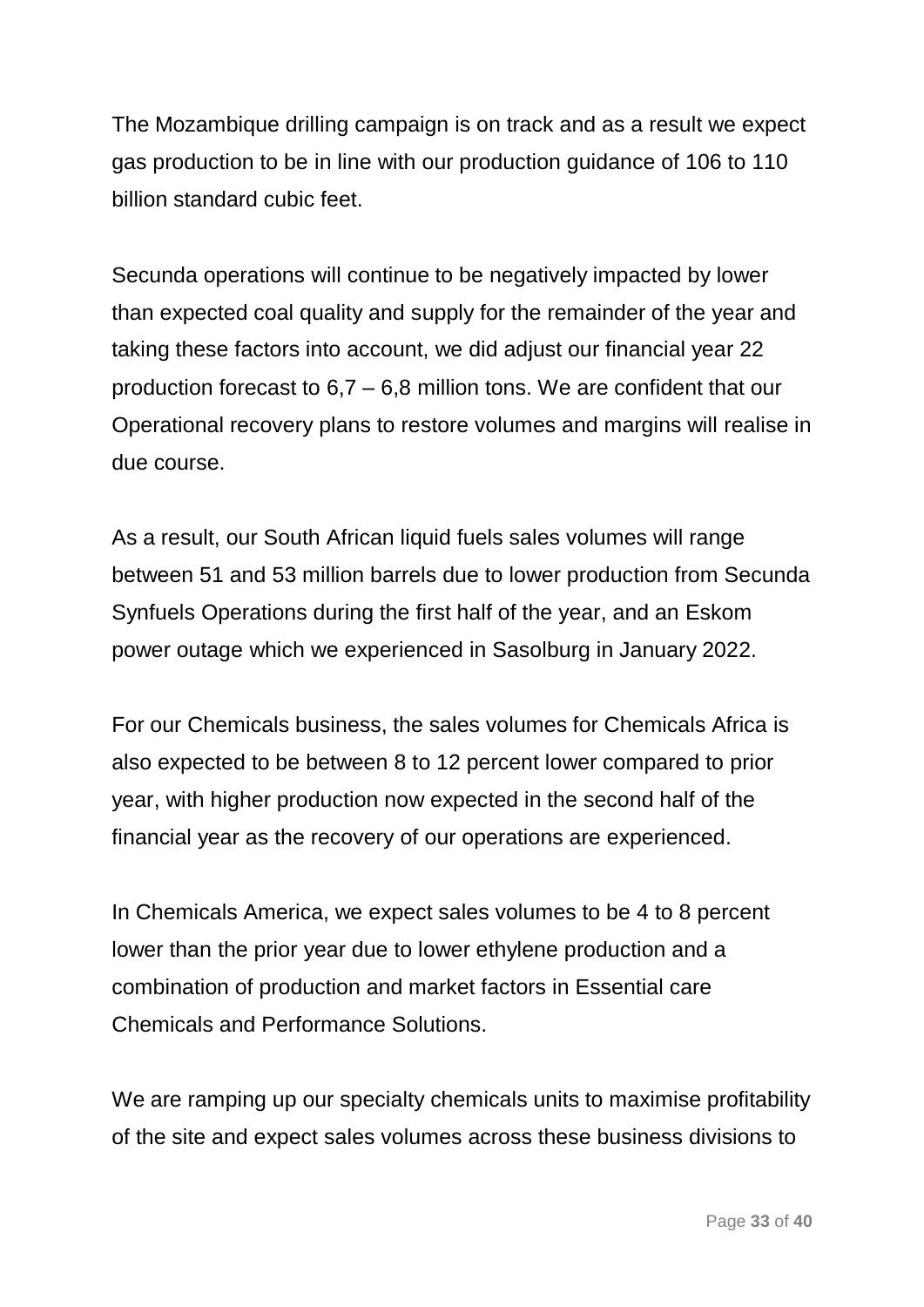continue to ramp-up during the remainder of the financial year, supported by the planned higher production rates.

Chemicals Eurasia's sales volumes are expected to be between 3 to 5 percent higher compared to the prior year, mainly due to improved market demand.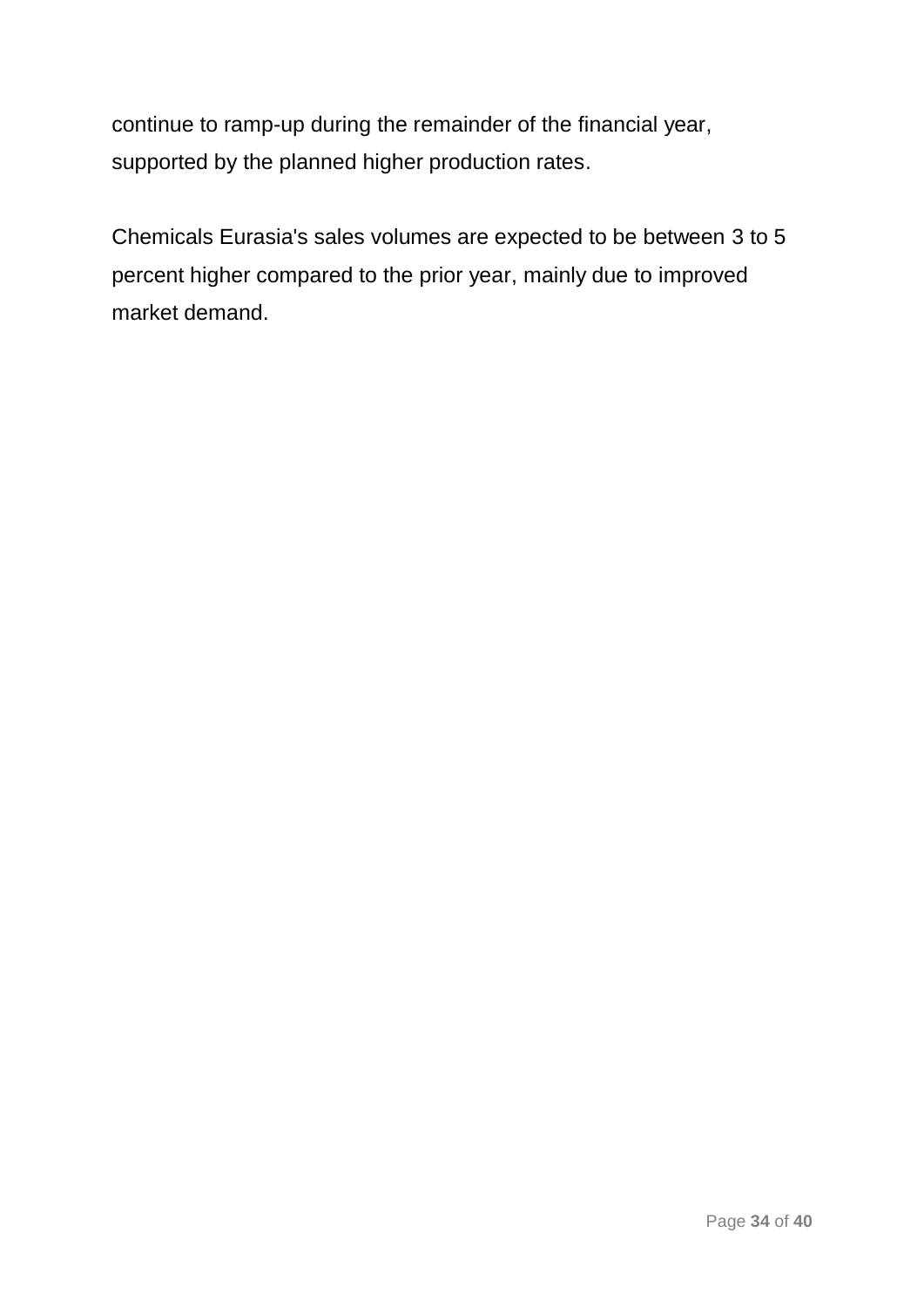### **SLIDE 18: Disciplined capital spend within market guidance**

Our capital expenditure forecast for the financial years up to 2025 remains according to our guidance of 20 to 25 billion rand per year. As a reminder this includes both the sustenance capital needed to ensure safe and reliable operations across the business as well as the investment required to meet our objectives to reduce emissions.

We will also consider small-scale, high-return, growth opportunities going forward and this we did communicate to you before.

Our spend for the last 6 months is actually slightly lower than our target but we remain committed to our overall capital allocation framework and will continue to optimise the capital portfolio as we implement more Sasol 2.0 initiatives and achieve the desired outcomes.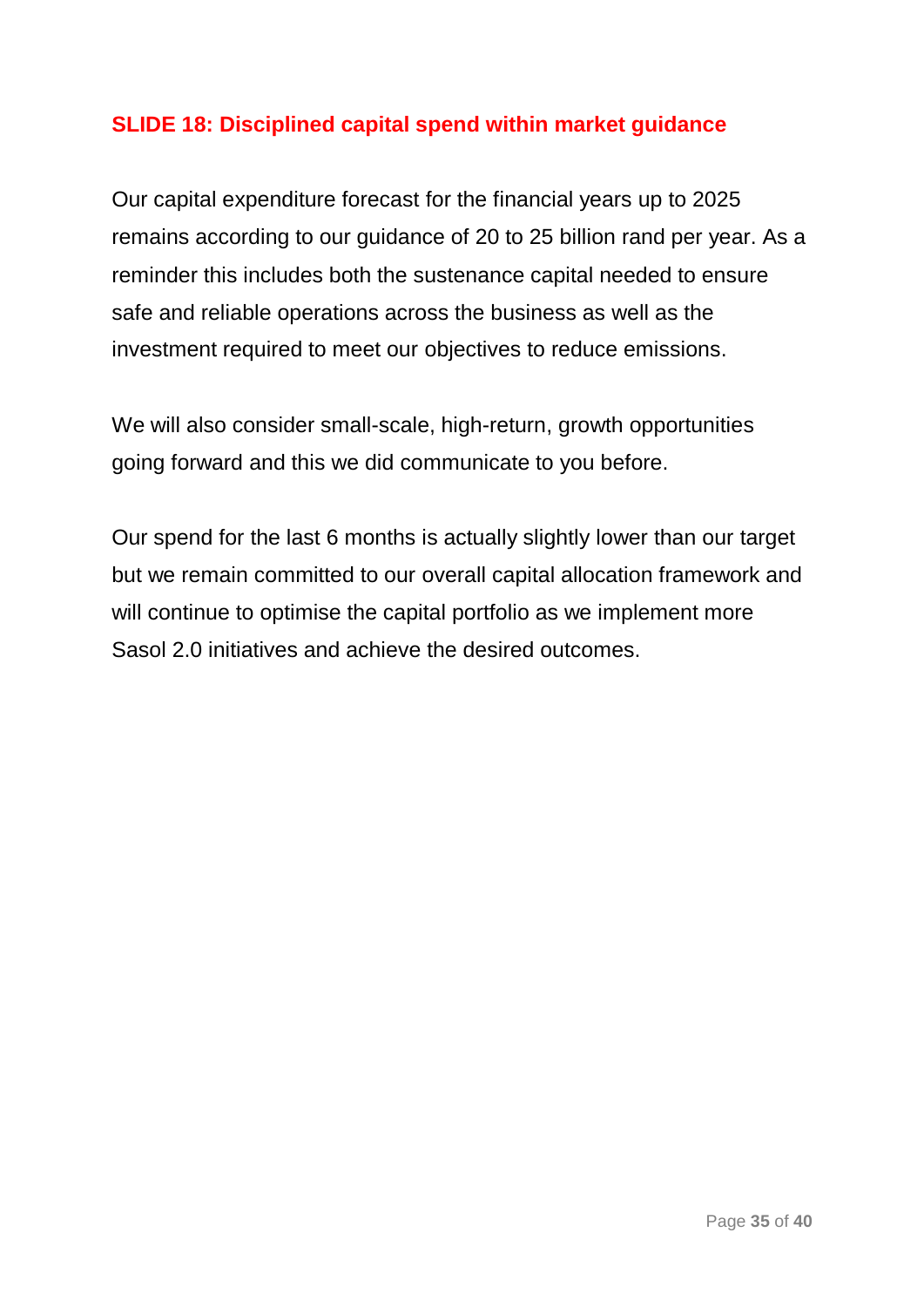### **SLIDE 19: Continued strengthening of the balance sheet**

I am pleased to say that with the continued strengthening of the balance sheet as promised, we are very well on track to meet our FY22 targets.

Our gearing has decreased to 59,1 percent compared to 61,5 percent at 30 June 2021, and net debt to EBITDA is now down to 1,3 times with net bank debt at 5,6 billion US dollars.

In terms of the outlook, as I mentioned earlier, we will continue to prioritise the deleveraging of our balance sheet and reduce net debt levels, sustaining net debt to EBITDA below 1,5 times, and net debt to below 5 billion US dollars by the end of financial year 2022.

Our liquidity headroom of 5,7 billion US dollars is well in excess of our plans to maintain liquidity in excess of 1 billion US dollars. We plan to repay the outstanding debt on the Commercial Paper and the 1 billion US dollar bond in August 2022 and November 2022 respectively. A very positive step in the right direction.

We continue to make good progress with hedging of our foreign currency, crude oil and ethane exposure. We have been very successful in hedging our total exposure for financial year 2022 and are making good progress in hedging our 2023 oil and currency exposure. This increases the certainty of future cash flows and mitigates downside risk to enable our Future Sasol strategy execution.

We are reducing our hedge cover ratios for FY23 as our balance sheet deleverages and have been very successful in securing hedges that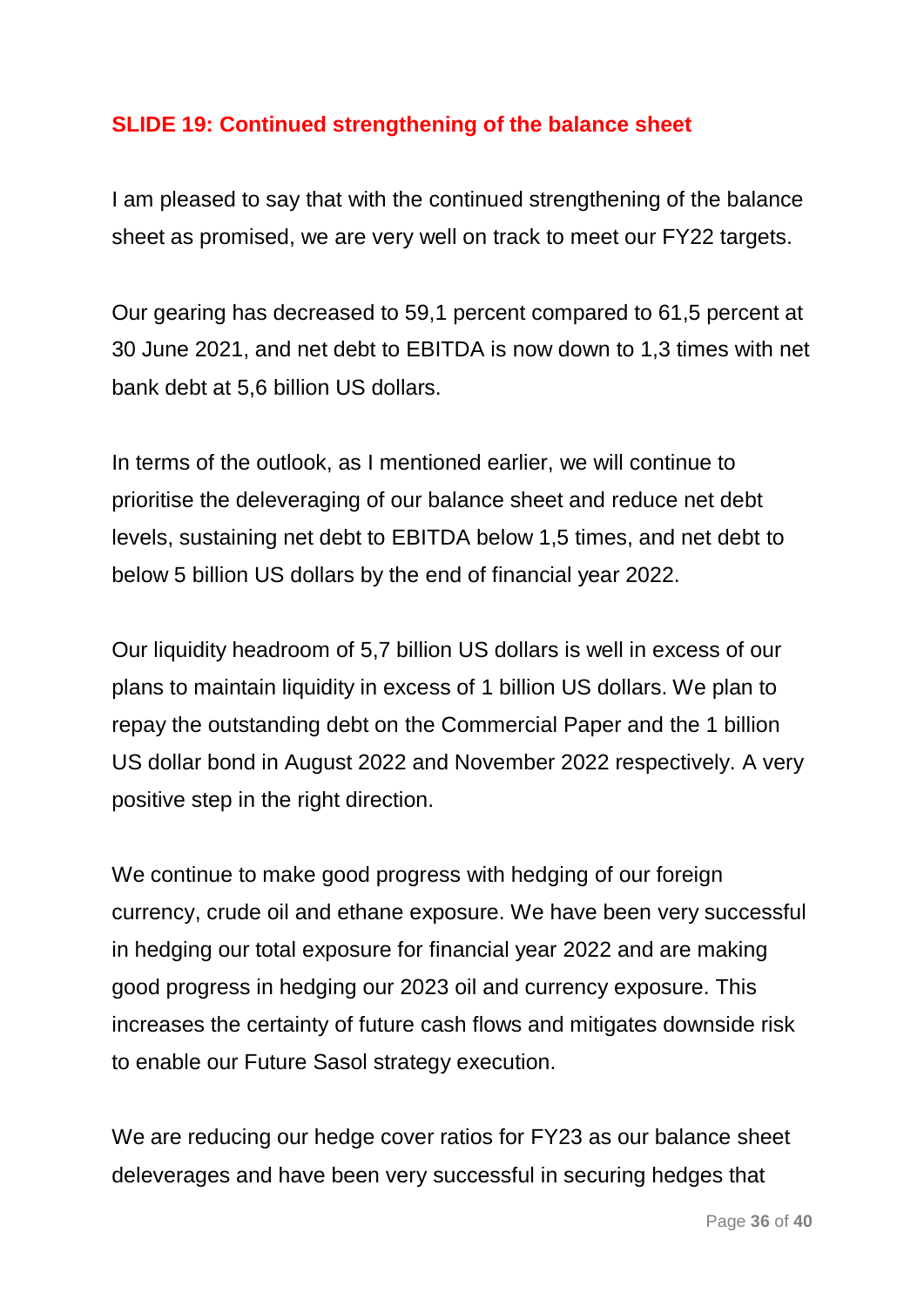protect the downside at ~\$63/bbl and allow upside participation between  $-85$ \$/bbl  $-95$ \$bbl.

With Sasol 2.0 we have seen a strong set of initiatives come to the fore and good progress has been made to date, with the focus now on shifting towards execution and delivery on a sustainable basis.

Finally, again as discussed earlier, we intend to resume dividend payments as soon as we hit these targets with confidence in the outlook and we are very well on track to achieve this. Further updates will be provided in August 2022 when the Board needs to assess the possibility of a final dividend payout.

On that positive note, I will now hand over to Fleetwood. Thank you very much

#### **SLIDE 20: Future Sasol**

Thank you Paul.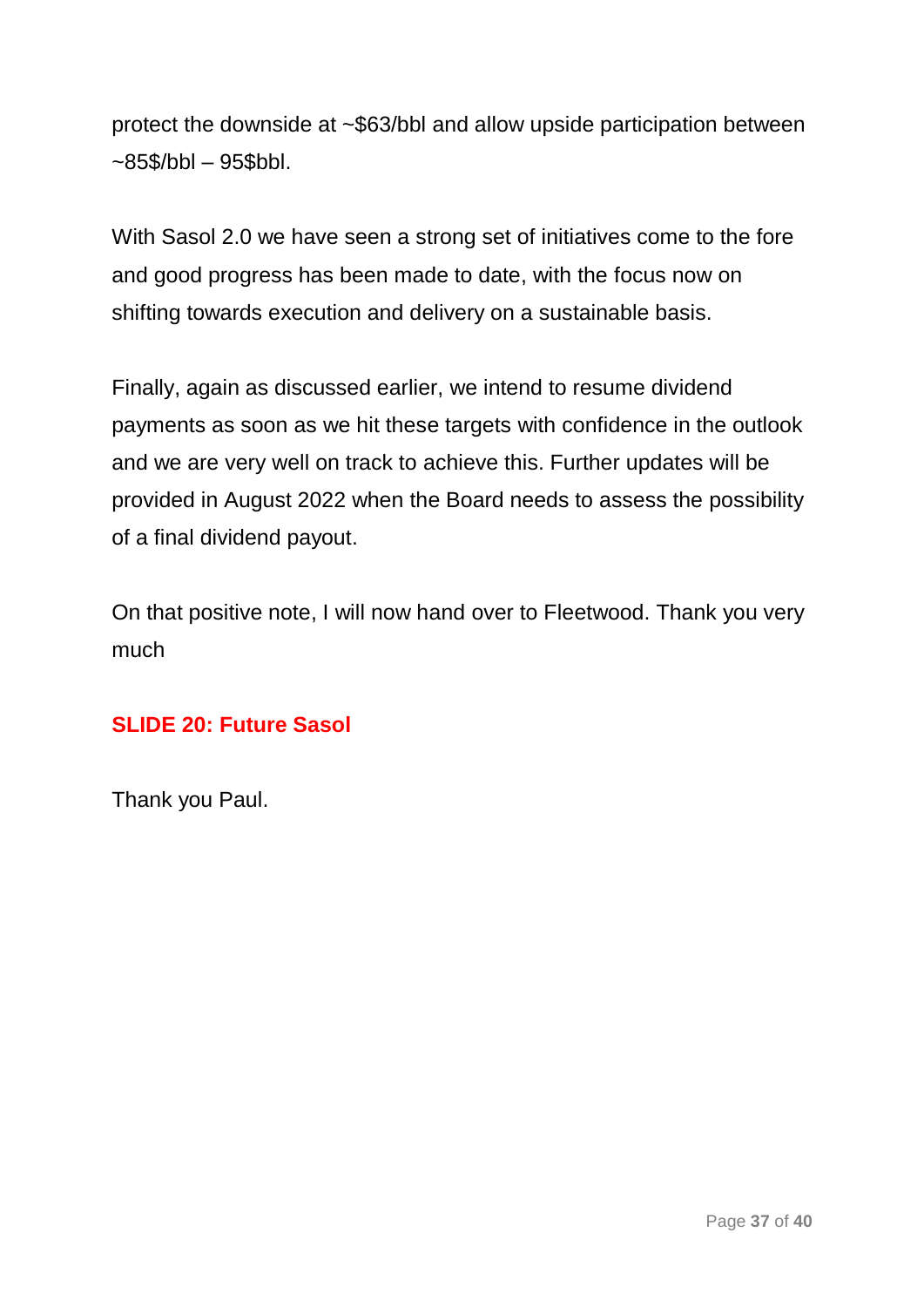#### **Slide 21: Growing shared value while accelerating our transition**

Central to Future Sasol are our plans to accelerate the decarbonisation of our business. Our ambition, in short, is to grow shared value, while accelerating our transition.

We have made great progress in the recent months and in doing so, believe that we have the necessary firm foundations in place, to move towards our Future Sasol goals. In doing so, in the next 12-18 months, we are focussed on delivering against our safety and operational recovery plans, and well as progressing key strategic projects.

Let me briefly recap the four key business priorities I covered earlier.

On safety, our aspiration is zero harm. We have focused interventions in place, to realise our aspiration, as I shared earlier.

On operational excellence, our SA value chain recovery is well underway and we are ramping up the Lake Charles Chemicals Complex. Our commitment to manage the cost competitiveness of our SA integrated value chain, to a cash breakeven level - to between 30 and 35 US dollars per barrel throughout the period, stands.

On ESG, we are executing key projects to meet our targets with the intent, of leading the development of the hydrogen economy in South Africa and meeting our 30% GHG emission reduction target, through a mix of energy and process efficiencies, investments in renewables and a shift to incremental natural gas as a transition feedstock for our Southern African value chain.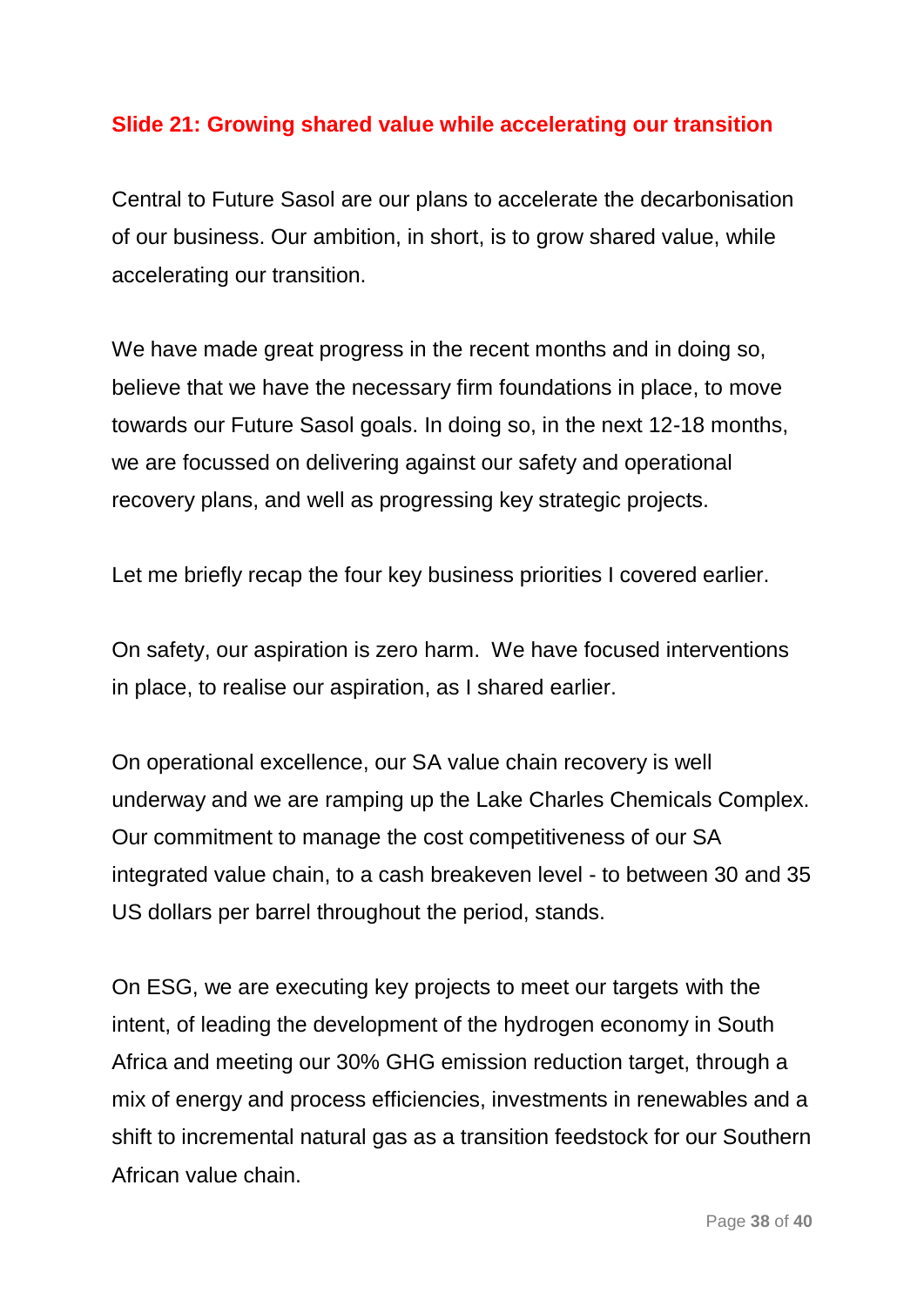On shareholder value delivery, our balance sheet is reset - with the focus now turning to dividend resumption.

We are targeting to increase our ROIC for the Group to be between 12 and 15% throughout the transition up to FY25, and above 15% leading up to FY30, while targeting - a 40% dividend pay-out ratio.